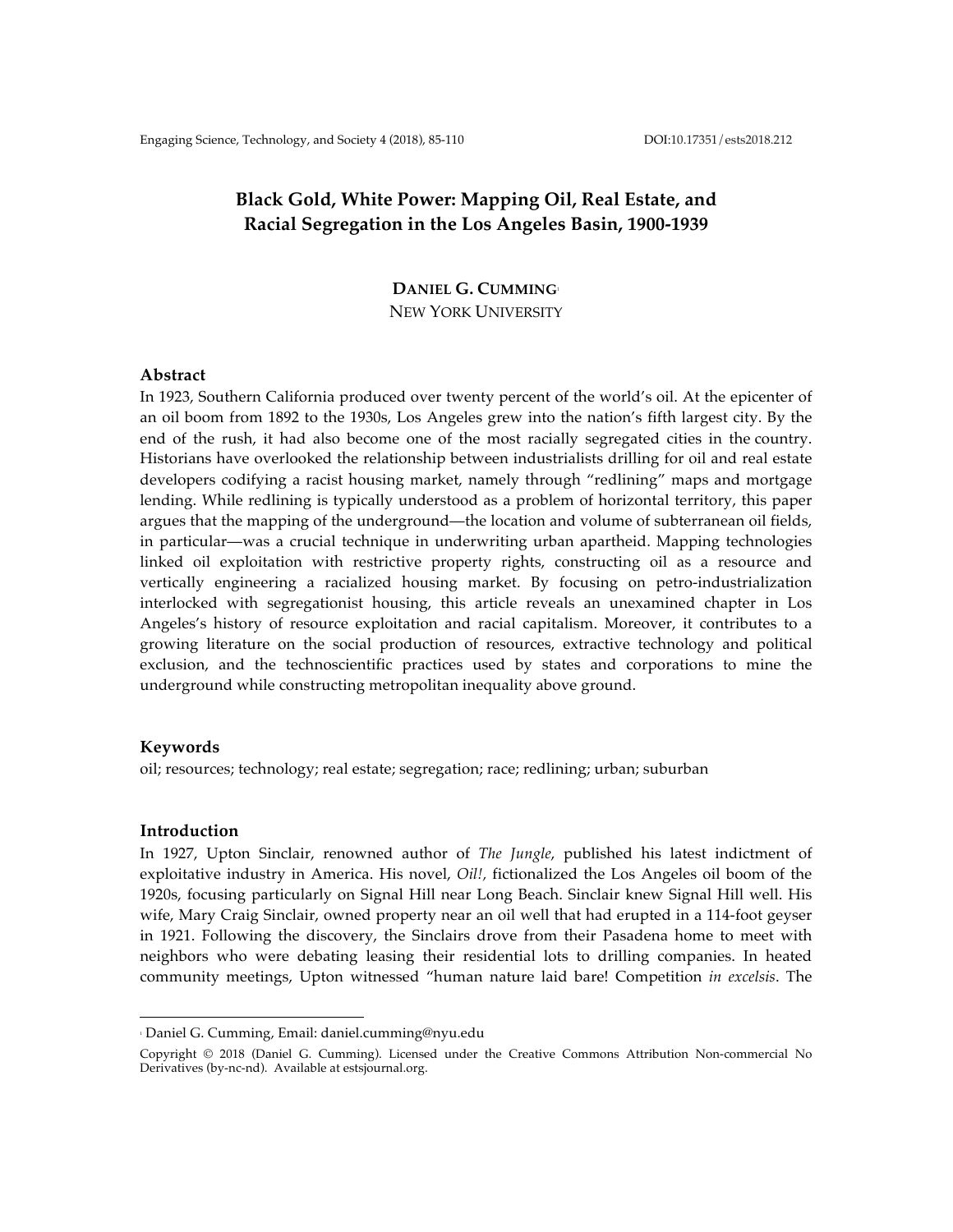whole industry—free, gratis, for nothing!" Mary described neighbors "suddenly seized with the vision of becoming 'big people' driven half-crazy with a mixture of greed and fear." Upton began writing immediately. When Mary asked what the book would be about, he replied, "The whole of Southern California, the new land of black gold" (Tygiel 1997).

Beginning in the 1890s, oil discoveries across the Los Angeles Basin boomed, generating new industrial-residential suburbs in their wake (Viehe 1981). With each discovery, workingclass families from the east migrated to Los Angeles's growing petro-suburbs to work in the oil industry (Quam-Wickham 2001; Sabin 2005; Elkind 2011). As one of the most prolific oil regions in the world by 1923, the basin produced twenty percent of the global output (Schmitt, Dugan, and Adamson 2003). Observers described, awe struck, the "forests of oil derricks" that sprouted across the metropolitan landscape (Workers of the Writers' Program 1941).

By the 1930s, however, many Angelenos discovered their oil-rich properties degraded, even blighted, in real estate appraisals. In the depths of the Great Depression, the federal government created new housing agencies and lending policies to resuscitate a crashing housing market: the Home Owners Loan Corporation (HOLC) and the Federal Housing Administration (FHA). Working in concert, federal agents and local realtors established new standards for distributing New Deal mortgage securities. A key tool in this endeavor were Residential Security Maps, known notoriously as "redlining maps." Appraisers color-coded entire neighborhoods according to their credit risk, rewriting the terms under which residents could secure a home loan. As many historians have detailed, redlining institutionalized segregationist policy in which lenders channeled credit toward white neighborhoods backed by racially restrictive covenants (Jackson 1985; Sugrue 1996; Hirsch 2000; Freund 2007). In Signal Hill, the world's richest oil deposit in barrels per acre, residents watched as appraisers redlined their entire community. By way of explanation, appraisers noted the "subversive influence of the Signal Hill oil field." They also reported, more damningly, an "increase of subversive racial elements" (D63 HOLC 1939).

Such "subversive" threats deserve a closer look: while one was a material resource, fixed under geologic layers and extracted through sophisticated technology, scientific knowledge, and property rights; the other was both imagined and embodied, a social fear conjured through historical and political economic structures, one that locked "Mexican, Japanese, and Negro residents" into predatory property regimes (D63 HOLC 1939). As a global leader in oil production and one of the nation's most racially segregated cities by 1940, Los Angeles begs the question: what was the relationship between hydrocarbon extraction and a racially segregated housing market? This paper examines the interlocking technologies of oil production and racial segregation created by industrialists, geologists, real estate agents, and federal appraisers. I argue

<sup>2</sup> Hereafter, Workers of the Writers' Program of the Work Project Administration will be referred to as WWP. <sup>3</sup> By 1950 Signal Hill had produced 750 million barrels of oil (Schmitt et al. 2003).

<sup>4</sup> Hereafter, all in-text citations referring to redlining will identify the alpha-numerical report for each property appraised by the HOLC in 1939. For example, Signal Hill was appraised as D63 by HOLC in 1939 (D63 HOLC 1939). All property reports can be found in the online database "Mapping Inequality" (Nelson et al. 2016).

<sup>5</sup> Los Angeles had a segregation rate of .821 in 1940, according to sociologists. In comparison, Chicago was .893, and New York was .798 (Cowgill and Cowgill 1951).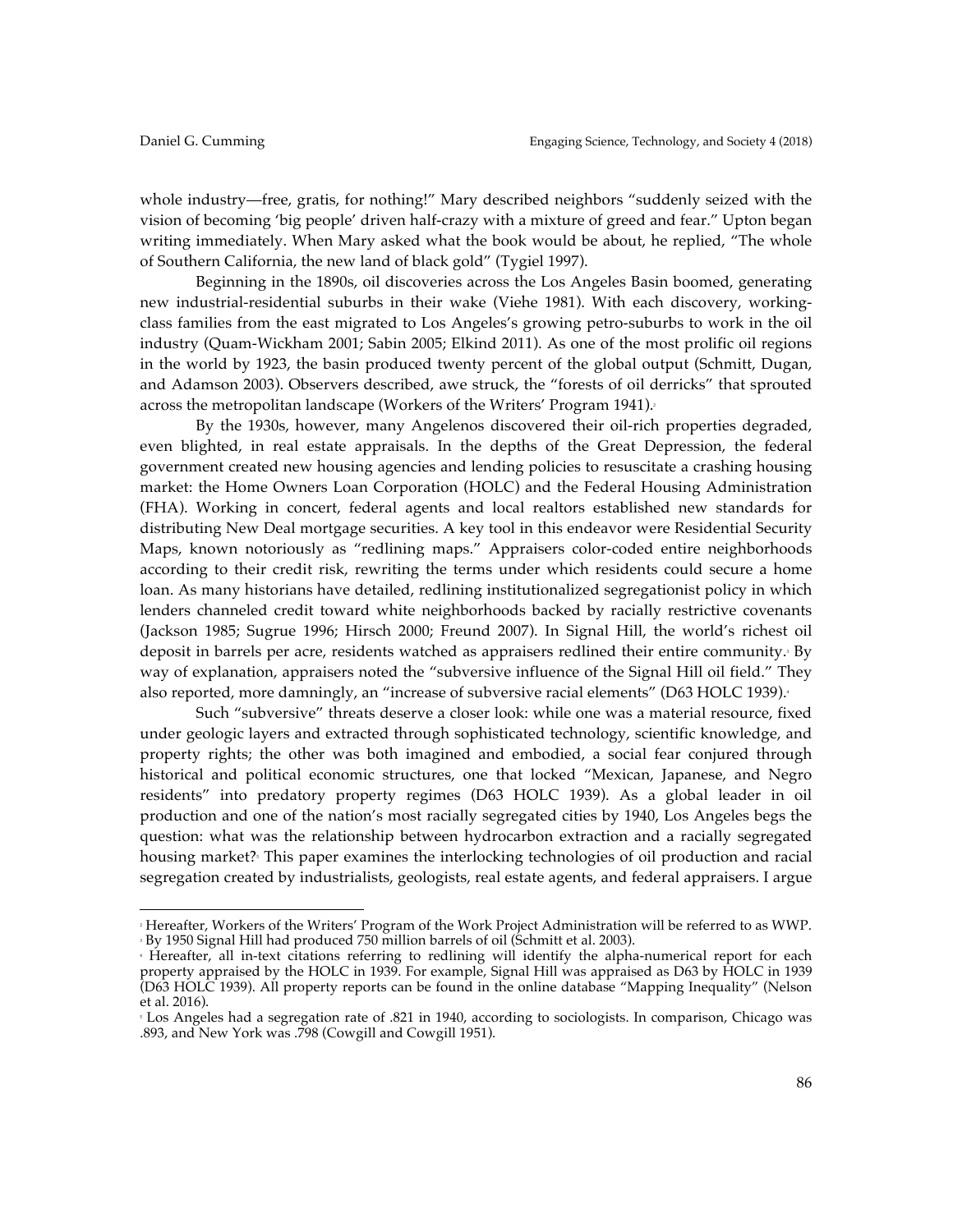that mining, speculating, and mapping subsurface resources was crucial to the engineering of residential apartheid in metropolitan Los Angeles. By focusing on an era in which the petroleum industry reached its high-water mark, one that overlapped with the institutionalization of segregationist housing policies, this paper reveals an unexamined chapter in Los Angeles's history of resource exploitation and racial capitalism.<sup>6</sup>

Between the 1890s and 1930s, Los Angeles's oil fields underwent a significant shift in value through technological mediations of resource and real estate. As extraction became less speculative, industrialists honed their geological knowledge through survey maps and drilling innovations. A migrant workforce, largely white and recruited by the petroleum industry, convinced real estate developers of the need to fine-tune the legal instruments underwriting homeownership. Through the 1920s, developers utilized maps in particular to detail resource extraction in relation to growing neighborhoods, and with property deeds that mandated white homogeneity, helped align subterranean values with above-ground housing investments. The crisis of the Great Depression, however, ushered in a new system for granting home loans. On an unprecedented scale, the federal government financially backed a housing market that overbuilt the suburbs and under-developed the city. Banks and lenders relied on the knowledge of federal appraisers, who utilized legal technologies, including deeds, contracts, and restrictive covenants, to inform their analysis. Preserving whiteness emerged as a dominant concern for investors. The oilfields were no exception. Influenced by theories on the asset value of race and property, local realtors and federal agents appraised both oil fields and housing markets through the same lending maps. Petroleum workers and their families who failed to insure the racial character of their neighborhoods suffered redlining, and with it went the privileges of securing valuable home mortgages. As property values declined, many residents sought home loans elsewhere.

Redlining, in effect, fixed the burdens of petro-industries in neighborhoods across South Los Angeles, rending the industry *noxiou*s and resident communities *toxic* for future investment. Following WWII, African Americans and Mexicans migrated in unprecedented numbers to metropolitan Los Angeles only to be denied home loans everywhere but the city's redlined neighborhoods. Decades of civil rights activism helped knock down barriers to fair housing, but pathways out of the city often led residents to its redlined petro-suburbs. Black and brown communities found themselves locked in toxic neighborhoods intimate to noxious industry, environments of "slow violence" that undermined residents' wealth and health for generations (Nixon 2011). Historical extractions of black gold, therefore, conditioned the postwar "investment in whiteness," establishing an ecological foundation to a residential landscape made separate and unequal (Lipsitz 1998).<sup>7</sup>

<sup>6</sup> For apartheid in the US housing market, see Massey and Denton (1993). The literature on racial capitalism is vast, but Cedric J. Robinson provides the foundational account of race and capital as intertwined processes in *Black Marxism* (1983). Robinson argues that racialism and capitalism emerged together within Europe's feudal order, and capitalism's expansion through slavery, imperialism, and colonialism relied on the elaboration and exploitation of racial differences. This paper explores racial capitalism in the twentieth century through the emergence of a racialized housing market driven by private capital and state policy.

<sup>7</sup> For "investment in whiteness," see Lipsitz (1998); for framing of segregated Los Angeles through the lens of "white privilege," see Pulido (2000). According to Census data between 1940 and 1970, the African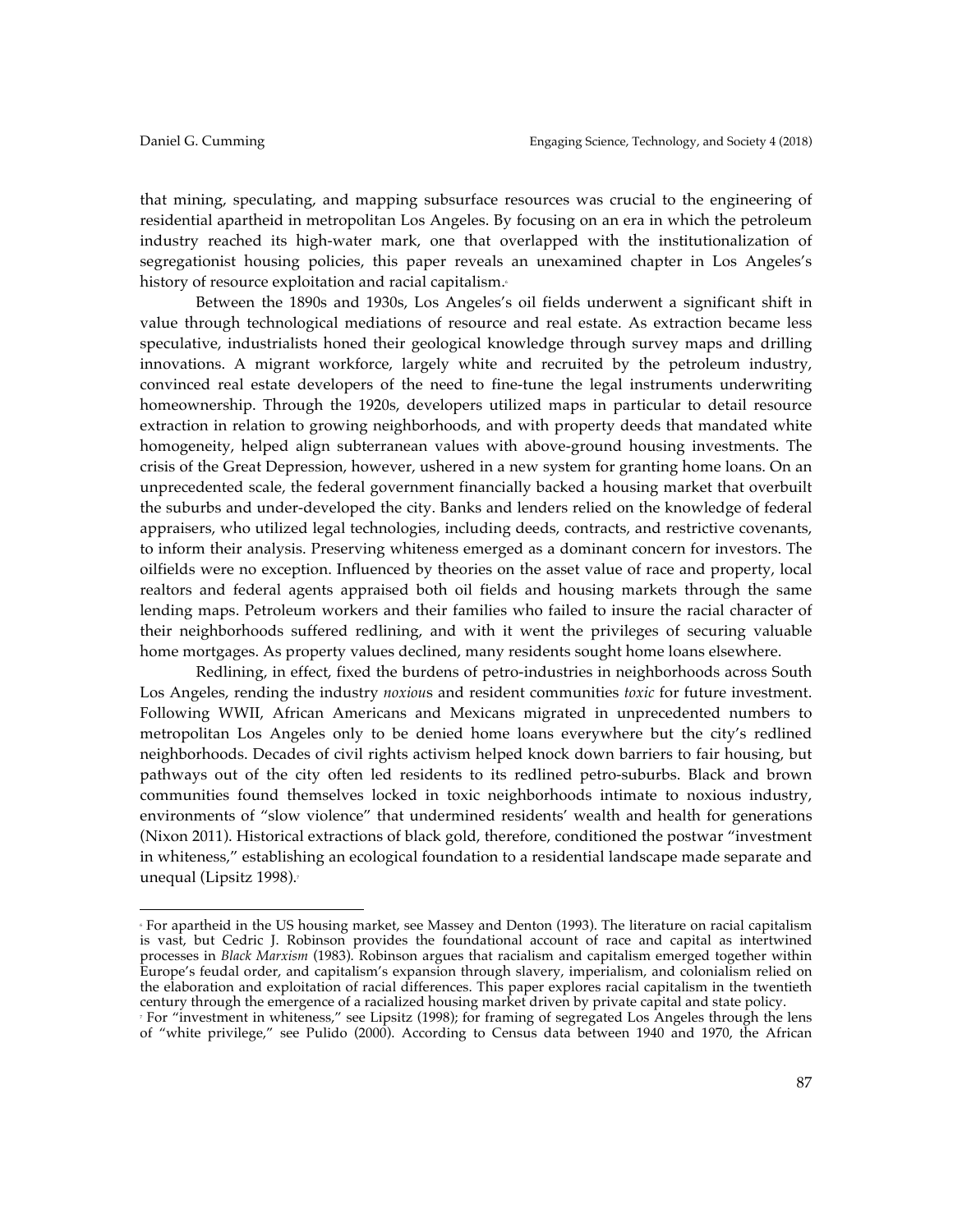This paper engages three significant themes in the field of Science, Technology, and Society: the social production of oil as a resource, extractive technology as a method of political exclusion, and the technoscientific practices utilized by states and corporations to mine the underground while constructing metropolitan inequality on the surface. Together the themes argue for conceptualizing knowledge, expertise, and power as a deeply entangled history, one that cannot be divorced from its material landscape.

First, rather than carrying inherent social value, oil became a resource through specific historical conditions. As an alternative to coal in the late-nineteenth century, engineers discovered crude oil to be a useful fuel for new transportation technology. The automobile and its combustible engine, in particular, remade the spatial dimensions of the modern metropolis. Instead of rigidly maintaining a conceptual binary between states of nature and society, scholars have recently argued that natural resources produce both "society" and "nature" simultaneously, a point that emphasizes hybrid connections between human and non-human environments  $(Bakker and Bridge 2006)$ . Oil made Los Angeles as much as Los Angeles made oil. Furthermore, industrialists extracted oil through speculative and evolving technologies. Uncertainty drove the process in making oil a resource. Counter to any assumptions of linear progress, geologists, engineers, and industrialists haphazardly developed their knowledge base, and thus the material landscape, by relying on experimental equipment, exploratory sites of production, businessfriendly policies, and transregional networks of expertise and labor. Embodying what Thomas Hughes calls an "ecotechnological system," surface-level industries capitalized subterranean hydrocarbons through networked terrains of knowledge and technology, which together, translated materials into resources and human society into a profitable venture (Hughes 2004).

Second, technologies that mapped the underground, and thus created oil as a resource, became a crucial technique in engineering racial segregation above ground. The underground, a spatial context that political geographers describe as a "third dimension," offers volume and verticalilty as dimensions of human experience that stretch horizontal, and thus area-bound, conceptions of territory (Braun 2000; Bridge 2013). Due to the horizontal limits of US property rights, the petroleum industry negotiated vertical claims on the underground through legal technologies that underwrote above-ground access to below-ground resources, including maps, contracts, leases, deeds, and land use policies. By defining multidimensional terms of territory through technologies that codified exclusive access, the city's white authorities ensured that resource-rich lands remained securely within the accumulative logics of white supremacy. Leo Marx highlights political exclusion as a constitutive feature in the concept of "technology," one

<u> 1989 - Andrea San Andrew Maria (h. 1989).</u><br>1900 - Andrew Maria (h. 1980).

American population in Los Angeles County increased 905 percent: 75,206 to 755,719. The Hispanic population increased 2,004 percent: 61,248 to 1,288,716. The white population increased 83 percent: 2,620,450 to 4,798,872 (Ethington et al. 2001).

<sup>8</sup> Scholars have previously conceptualized the nature-society binary through a lens of historical materialism, or first and second natures. Building on the work of Karen Bakker and Gavin Bridge, this paper instead emphasizes simultaneity or "hybridity" over a distinctive binary. For other examples, see Ferry and Limbert (2008), Bridge (2009), and Richardson and Weszkalnys (2014).

<sup>9</sup> On this process, more broadly in oil production, see Appel (2012), Weszkalnys (2014), and Weszkalnys (2015).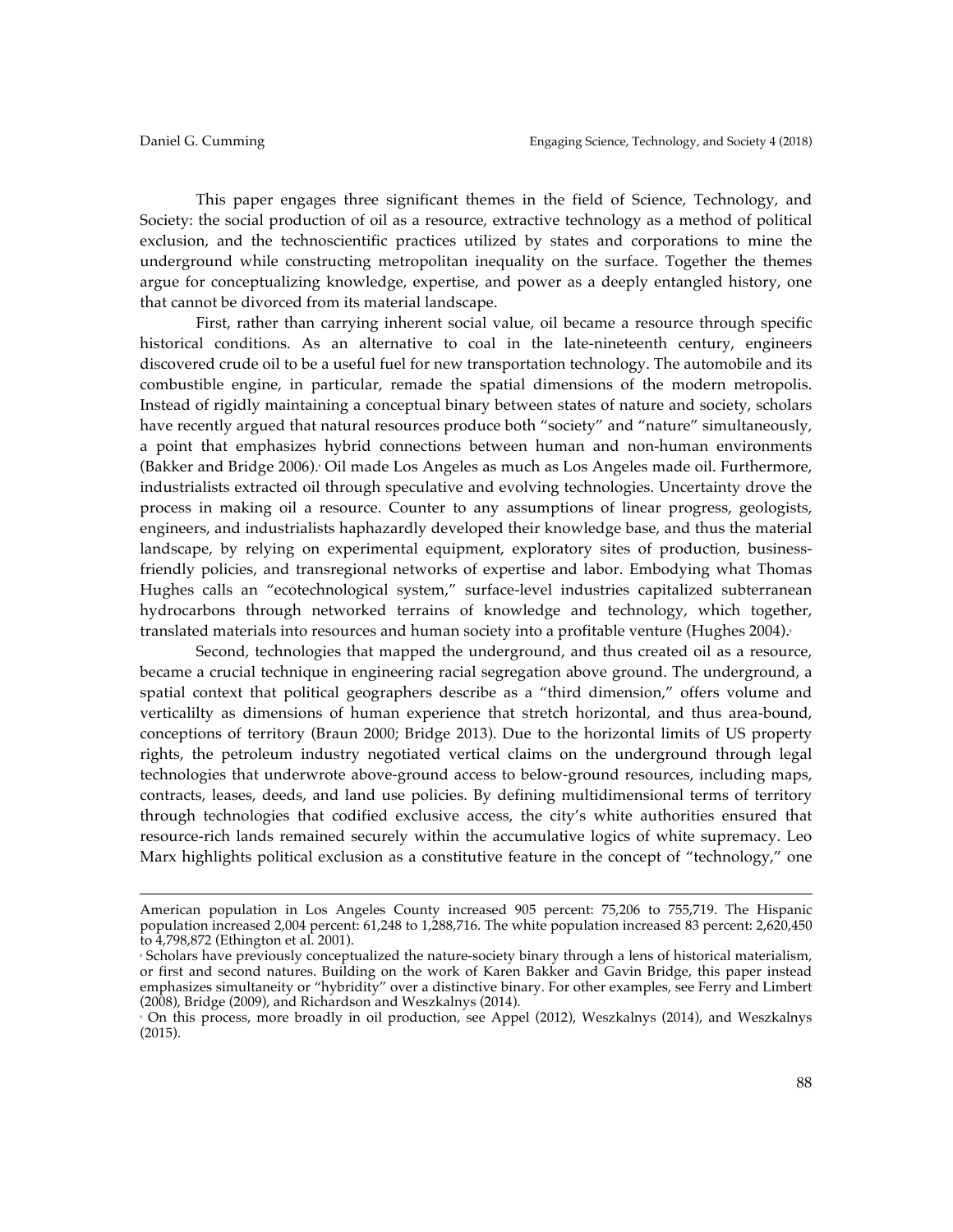that smuggles racialized assumptions of civilization and progress into uncritical notions of modernity (Marx 2010). In Los Angeles, a city built on settler colonialism, municipal authorities and regional corporations utilized industrial and real estate technology to order an extractive industrial base, managing control over vertical networks that harvested, even colonized, the underground in the interest of modern development. The same technologies ensured that nonwhite residents would be concentrated in vulnerable spaces, often sites of waste and pollution. Revealing the effects of decidedly non-neutral technology, Los Angeles's colonization of the underground would tax black and Latino residents' properties, wealth, and health for generations.

Third, the relationship between metropolitan inequality and knowledge of the underground reveals the role of state and corporate power in reshaping the material landscape. As scholars of technology have argued, corporate investments in producing natural resources recreate a material world informed by intersecting hierarchies of race, class, and gender as well as the qualities of the material itself (Lerman 2010; Rolston 2013). Historians, in turn, have demonstrated how industrial exploitation of rural hinterlands played a significant role in creating uneven urban growth (Cronon 1991; Klingle 2007; Needham 2014). However, the emerging literature on metropolitan development, in particular its suburban spaces, has yet to attend to the underground (Kruse and Sugrue 2006). The geographic concentration of oil in Los Angeles's petro-suburbs presents a valuable case in contrast. Moreover, land ownership and property rents help clarify the spatial relationship between underground resources and racial and class segregation. With the benefits of a fossil-fueled society fixed on a largely white middle-class periphery, industrial landowners across South Los Angeles's working-class suburbs collected rents and royalties from oil companies, while the heavy costs of production compounded among residents confined to its redlined spaces. The co-production of oil as a resource and a geography of exclusion illustrate interlocking technologies at work in engineering decades of racial inequality. As this paper demonstrates, oil and its attendant geography were anything but natural, and for Angelenos living above the black gold, proximity hardly equaled power.

I build this argument in three parts. The first section of the paper documents the discovery of oil in Los Angeles and the formation of its petro-suburbs. Section two examines settlement patterns during oil's boom period in the 1920s. Section three identifies the early 1930s as a key moment in resource extraction and real estate development. The final section explores how environmental inequality was engineered through policies informed by federal housing maps in the 1930s and beyond.

## **"Million-dollar Views Became Million-dollar Leases" 1900—1920**

 

In the Los Angeles Basin, oil comes from lower Pliocene and upper Miocene strata, a 5-millionyear history pressurized more than 1,600 feet below the surface.<sup>®</sup> Settling along fault lines, such as

<sup>10</sup> By 1961, the Los Angeles Basin had produced over 5 billion barrels of oil, accounting for nearly half of California's total output (R.F. Yerkes et al. 1965).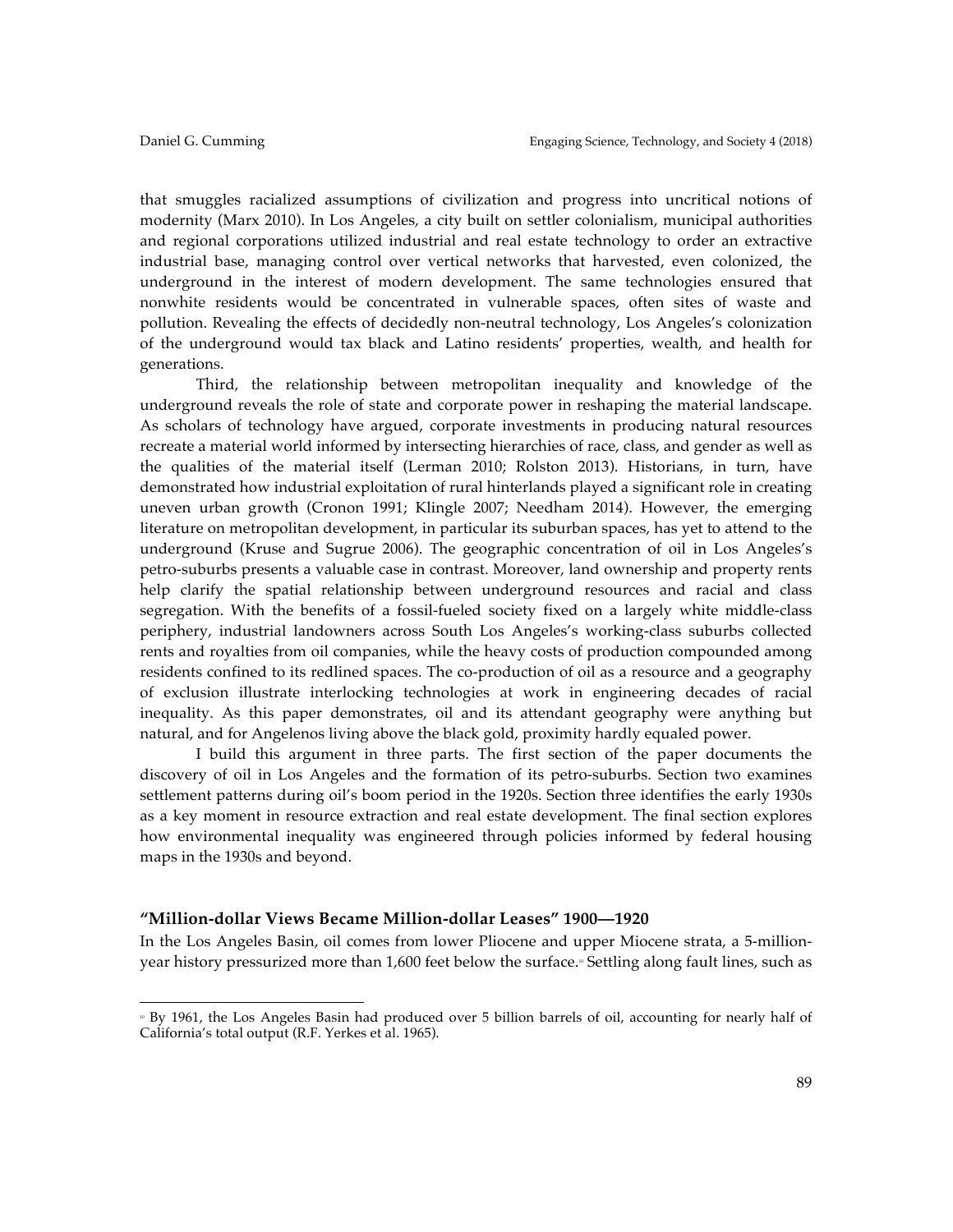the Newport-Inglewood Fault, hydrocarbons pooled in sediment layers and migrated into stratigraphic traps. Oil formed under Westside Los Angeles and Beverly Hills. It blotted the basin from Inglewood to Signal Hill, amassed in hinterlands near Whittier and Santa Fe Springs, and spread along the coast to Huntington Beach. While drilling began sporadically in the 1880s, the region's oil boom originated in a west Los Angeles town lot where Edward Doheny struck oil in 1892. In the decades that followed, oil production engulfed the region.

The discoveries turned Los Angeles into a sprawling industrial metropolis, defying typical urban growth that followed transportation lines (Viehe 1981). Concentrations of industry and residence followed each erupting geyser, stamping the region with clusters of fossil fuel infrastructure. In urban lots, suburban yards, beach fronts, farm towns, and foothills, the drilling bonanza ultimately produced a regional network of petro-suburbs linked through roads, refineries, pipelines, and tank farms. The city's future appeared hitched to its ancient deposits. "Almost overnight," according to one writer, "'million dollar views' became million dollar leases" (WWP 1941).

To match the region's unique geography, California operators adapted cable drilling technology from Pennsylvania. Operators incorporated a rotary drilling rig from the Gulf Coast, featuring a motor-driven pump with mud circulation to clean the hole as it drilled. They built massive derricks to hold the weight of the drill pipe, and they added stronger bits and casing than previously used. With wooden braces crosshatched vertically, the derricks towered over 100 feet tall, straddling a platform of gears, wheels, and cranks that plunged the steel-toothed drill through a hole encased with cement. A roaring engine was lubricated with tanks of fuel and water, and a mud pit disposed of the debris that spewed from the hole. Operators drilled to depths never before reached, averaging 2,000 feet between 1900 and 1919. Once oil was struck, they removed the drill and installed a pump to regulate flow for the market (Schmitt, Dugan, and Adamson 2003).<sup>11</sup> Drilling typically drew a crowd. Signal Hill, like "an aroused porcupine," according to observers, "bristles with derricks." Residents marveled at the nighttime lights, which turned Signal Hill "into a curious, gaunt, illuminated forest" (WWP 1941).

As a commodity, oil only materialized for those who could secure property above the deposits. Surface and subsurface rights, therefore, were in tension, even alienated from one another as "split estates" (Bridge 2013). Courts abided by the "rule of capture," a nineteenthcentury precedent that stipulated landowners had a right to material below ground, but minerals could not be claimed until drawn to the surface (Sabin 2005). A writer from the period described the problem: "An oil pool is a geologic and economic unit, but is not developed as such. Legally, every producer owns all the oil under his property, but oil is no respecter of property lines and flows toward the nearest well" (WWP 1941). Subsequently, the placement of oil derricks determined profits, and improvised methods of extraction, such as slant drilling, characterized the frenzy of speculation (Schmitt, Dugan, and Adamson 2003).<sup>21</sup>

 

<sup>&</sup>lt;sup>11</sup> By the 1950s the deepest wells would reach almost 15,000 feet.

<sup>12</sup> Operators often drilled multiple wells to ensure competitors could not "steal" oil. By the 1930s, slant drilling technology allowed operators to mine horizontally, eliminating the need for extra wells. By the 1940s, companies increasingly contracted with specialized firms, which kept costs low and introduced new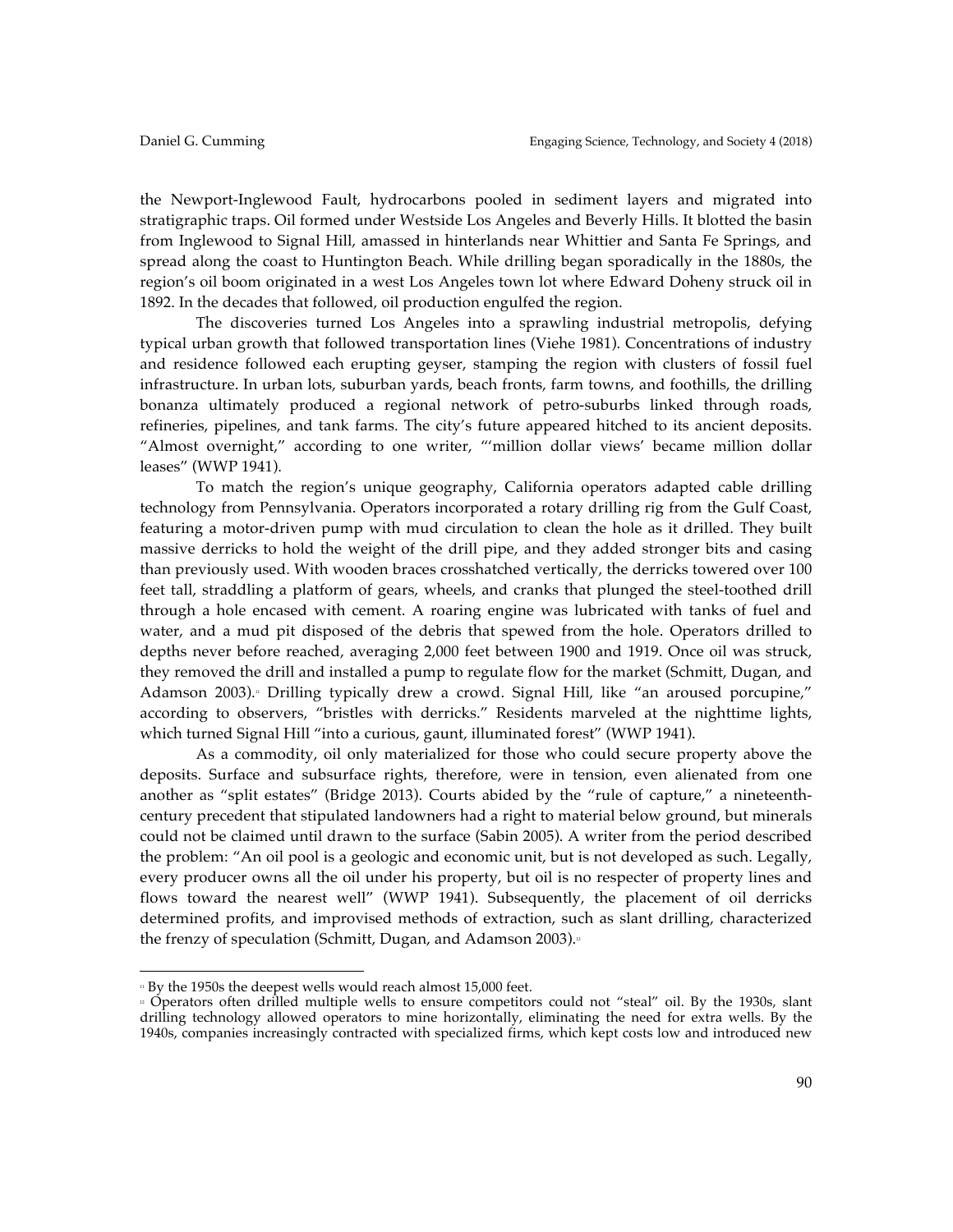As a legal principle codified in the spirit of the free market, the rule of capture hardly lived up to its implications of equal opportunity. Regulated property markets determined who could access the riches below, and oil operators allied with real estate speculators to plan the political geography of the petroleum economy. In a matter of decades, oil companies accumulated vast holdings of land, and as major real estate institution, they constricted space for homeowners trying to gain a foothold in the region.

Oil, however, remained unbound by real estate. Discoveries under commercial, residential, and public properties meant that companies often leased resource rights from individual property owners. Leases typically specified a period of time for drilling, and operators paid royalties per acre along with land rent. The standard royalty was one-eighth of the production percentage, although some landowners charged more. Signal Hill landowners reportedly charged royalties at one-half the production. Furthermore, many leases stipulated that operators drill multiple wells to mitigate the threat of rival producers; thus, operators had an incentive to acquire acres of land to manage the development of a particular field (Schmitt, Dugan, and Adamson 2003). Land ownership and oil rents, therefore, underwrote metropolitan development as the industry's tentacles unfurled throughout the basin.

By 1910 railroads had switched to burning oil over coal (Woehlke 1910). Precise knowledge about the location of oil deposits became increasingly valuable. In 1906 petroleum engineer Ralph Arnold plotted a "street and section" view of the Los Angeles City oil field. Featuring a smattering of black dots, and with thumbprints smearing the margins, the map pinpointed all "oil wells producing or drilling." Wells clustered at the far west side of the city, near La Brea and Fourth Street; bordered Vermont Avenue, Third Street, and Hoover Street; and stretched across the northern city center in a thick artery, from Hoover Street to the Los Angeles River. Arnold's careful noting of anticlines, sands, and faults suggests this three-to-four-mile stretch was put to good use.



Figure 1. "Street and Section Map of the Los Angeles Oil Fields" (A. Hoen & Co. 1906).

<u> 1989 - Andrea San Andrew Maria (h. 1989).</u><br>1900 - Andrew Maria (h. 1980).

technologies, such as seismic surveys and experimental recovery methods. Secondary recovery methods, including water flooding, steam cycling, and gas injection, were not widespread until the 1960s (Schmitt et al. 2003).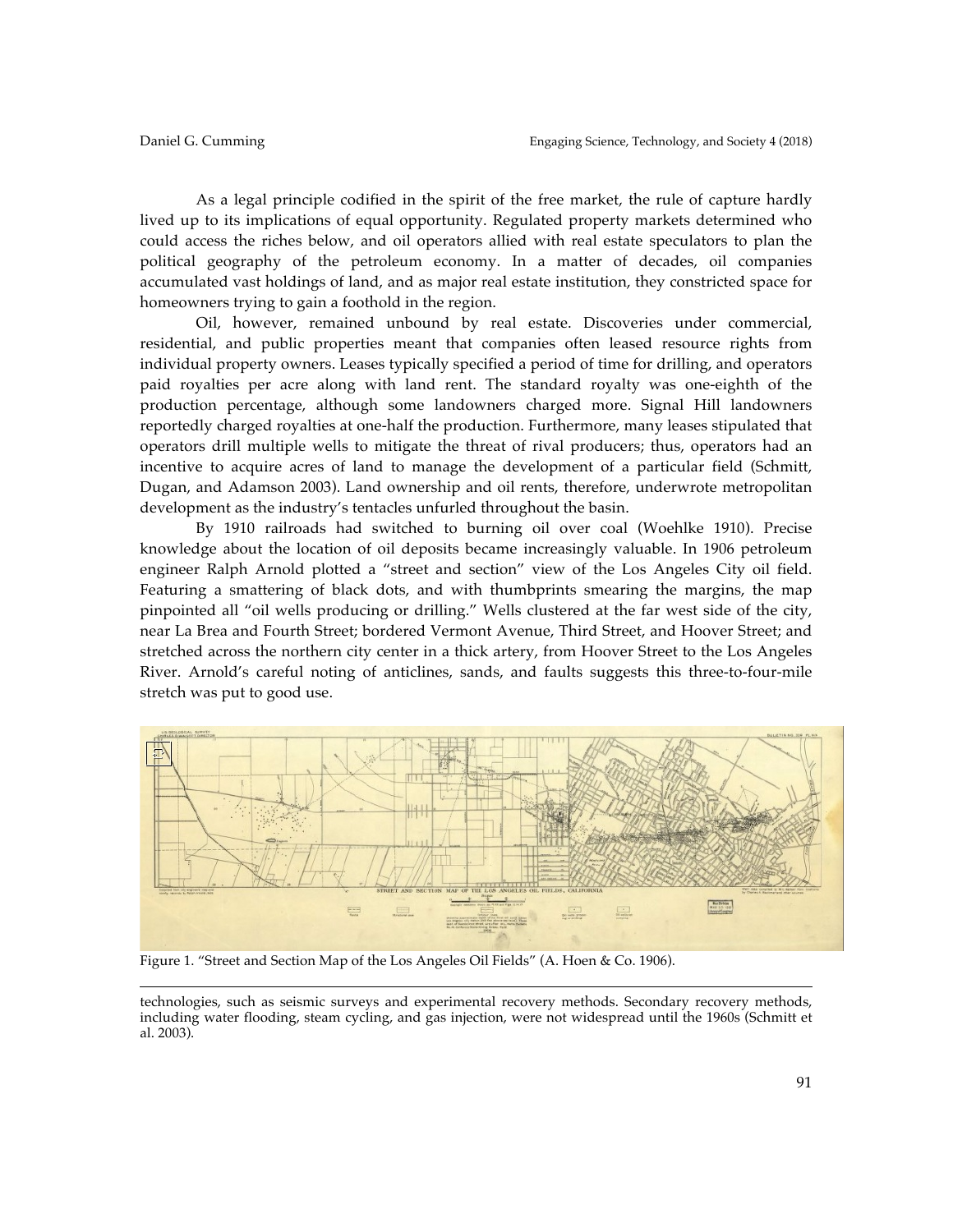Geologists and engineers like Arnold created a new knowledge base about the region's resource capacities. Mapping an underground only visible through trained observations of topology, geologists choreographed oil speculation by plotting deposits and predicting the untapped volume. Prior to this scientific turn, an earlier generation of drillers had relied on gut feelings, sixth senses, and con men who exploited the gullible.<sup>3</sup> When operators struck oil unexpectedly, geologists rewrote their maps to incorporate an expanding view of the underground. Together, these efforts helped transform a social and ecological landscape. By pinpointing potential resources thousands of feet below the surface, geologists opened the underground to vertical speculation by capitalists of oil and land.

As the region's oil supply grew, manufacturers incorporated petroleum compounds into hundreds of new products, and by 1949 the consumption of oil and gas exceeded all other energy sources (Schmitt, Dugan, and Adamson 2003). Between 1900 and 1920, oil prices leapt from a low of 62 cents per barrel to a high of 3.07 dollars per barrel, and when the U.S. military became a leading oil consumer, a new relationship was charted between fossil fuels and the warfare state (US EIA n.d.). In turn, Los Angeles grew in size and power by annexing many of its resource-rich suburbs. Signal Hill, however, incorporated into its own city in 1923. Foreshadowing local contestations that would intensify in the coming decades, Signal Hill effectively locked in place its property taxes and resisted external attempts to absorb its oil operations.

## **"Life is Better in California" 1920—1929**

 

In 1923, *Sunset Magazine*, a travelogue of the Southern Pacific Railroad, published a map advertising California. Mixing bold type with cursive flourish, its appeal was dramatic: "California, *build* Your Tomorrow Here." The logic was straightforward: "There are today in California some 3,500,000 people scattered sparsely over a territory that is amply capable of supporting a population of 50,000,000…The moral is obvious…Life is Better in California." Layered on the topography, icons identified the region's most important assets. The state's only industries, in fact the only assets representing Los Angeles aside from an observatory, were its oil fields. Yet the advertisement appealed directly to families, describing how "homes are more homelike, schools are bigger and teachers are better paid." Evidently, boosters' call to "*build* Your Tomorrow Here" envisioned a future for families intimate to the oil industry (Californians, Inc. 1923).

<sup>&</sup>lt;sup>13</sup> W.E. Youle describes the "expertise" many con artists claimed to possess: "The magic box with an electric bell would strike when the boundaries of a field were entered…the bell would then toll the number of feet and the capacity of the well, if drilled. This contrivance was used all along the coast…it was all a farce, of course. They had an accomplice who kept them posted" (Youle 1926).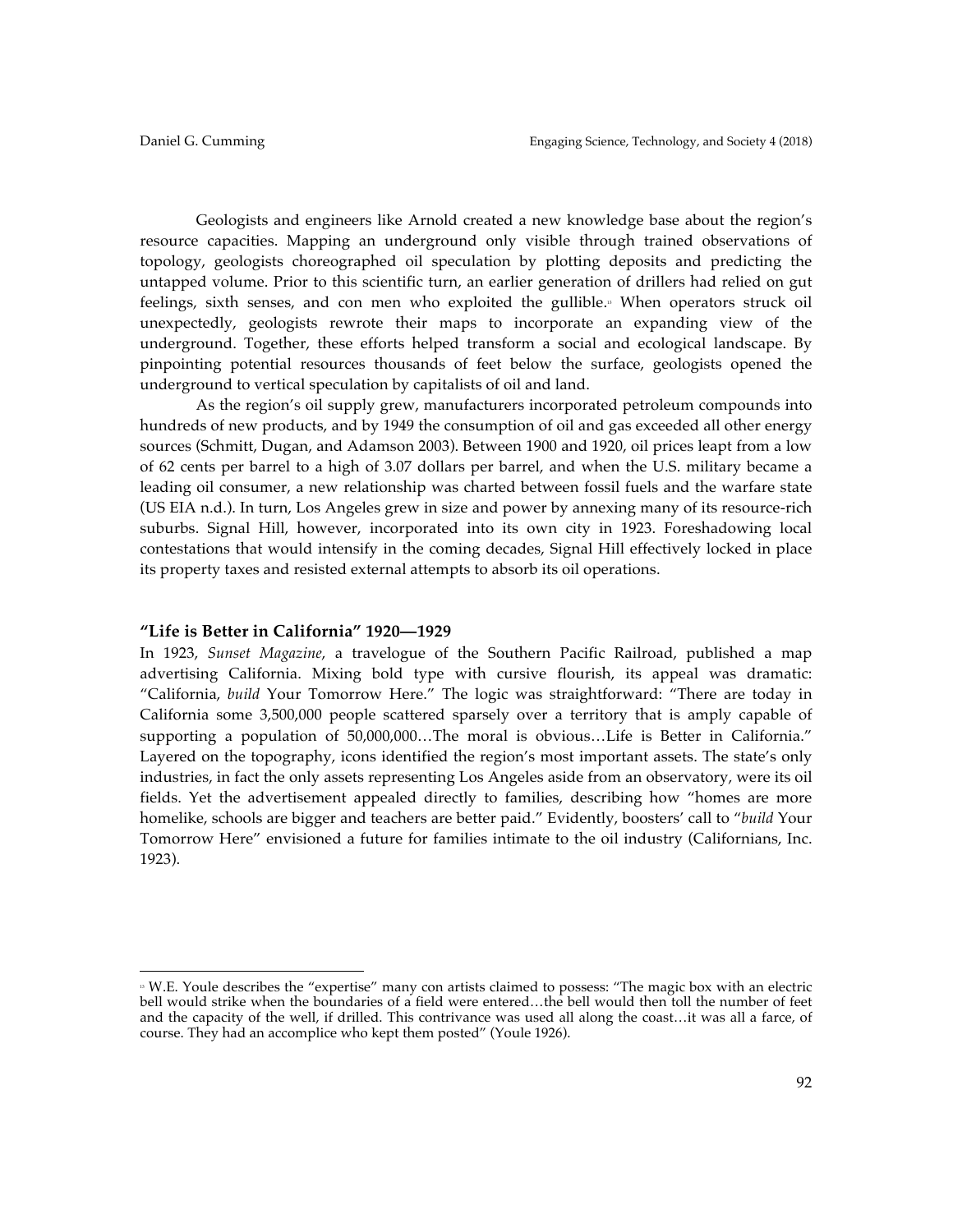

Figure 2. *Sunset Magazine* (Californians, Inc. 1923).

Between 1920 and 1930, Los Angeles's population grew from 576,673 to 1,238,048, making the city the fifth largest in the U.S. The county population increased even more dramatically, over 135 percent, topping off at 2,208,492.<sup>4</sup> Oil corporations, most notably Standard Oil of California, Union Oil Co., and Shell Oil Co., dominated the region economically, while urban elites, led by the City Council, the City Planning Commission, and the Realty Board, aligned their efforts to promote an open-shop, anti-union business climate (Davis 1997; Hise 2001). Boosters championed the city as the nation's "white spot," an appeal to its agricultural potential, but also a thinly veiled metaphor expressing fevered dreams for a racial utopia (Deverell  $2005$ ).<sup>15</sup>

In 1921 the City Council approved its first comprehensive zoning plan. Adapting a 1904 land use ordinance, the first in the nation, the comprehensive plan benefited commercial properties at the expense of all others, a near "hegemony of speculative real estate interests," according to one historian (Whittemore 2012). The federal government, in turn, eyed warily the region's consolidation of power over its fossil fuels. Shifting from a previous policy encouraging unregulated mining, the federal government passed the 1921 Mineral Act in an attempt to establish a framework for resource conservation. The act lacked full regulatory teeth, however, committed as it was to conserving resources only on public lands.<sup>4</sup> A follow-up state and federal compromise in 1929 attempted again to regulate oil production, but its voluntary incentives

<sup>14</sup> Los Angeles County: 936,455 to 2,208,492. Los Angeles City: 576,673 to 1,238,048, a 114 percent increase (California State Data Center).

<sup>&</sup>lt;sup>15</sup> The "white spot" metaphor was often used to compare Los Angeles as racially favorable to San Francisco, Chicago, New York, and other major industrial cities (Deverell 2005).

<sup>16</sup> The Teapot Dome scandal in 1921-22, which exposed Doheny's Pan-American Petroleum Company in a secretive agreement with the Secretary of the Interior, made clear that oil companies' reach extended all the way to the executive office (Sabin 2005).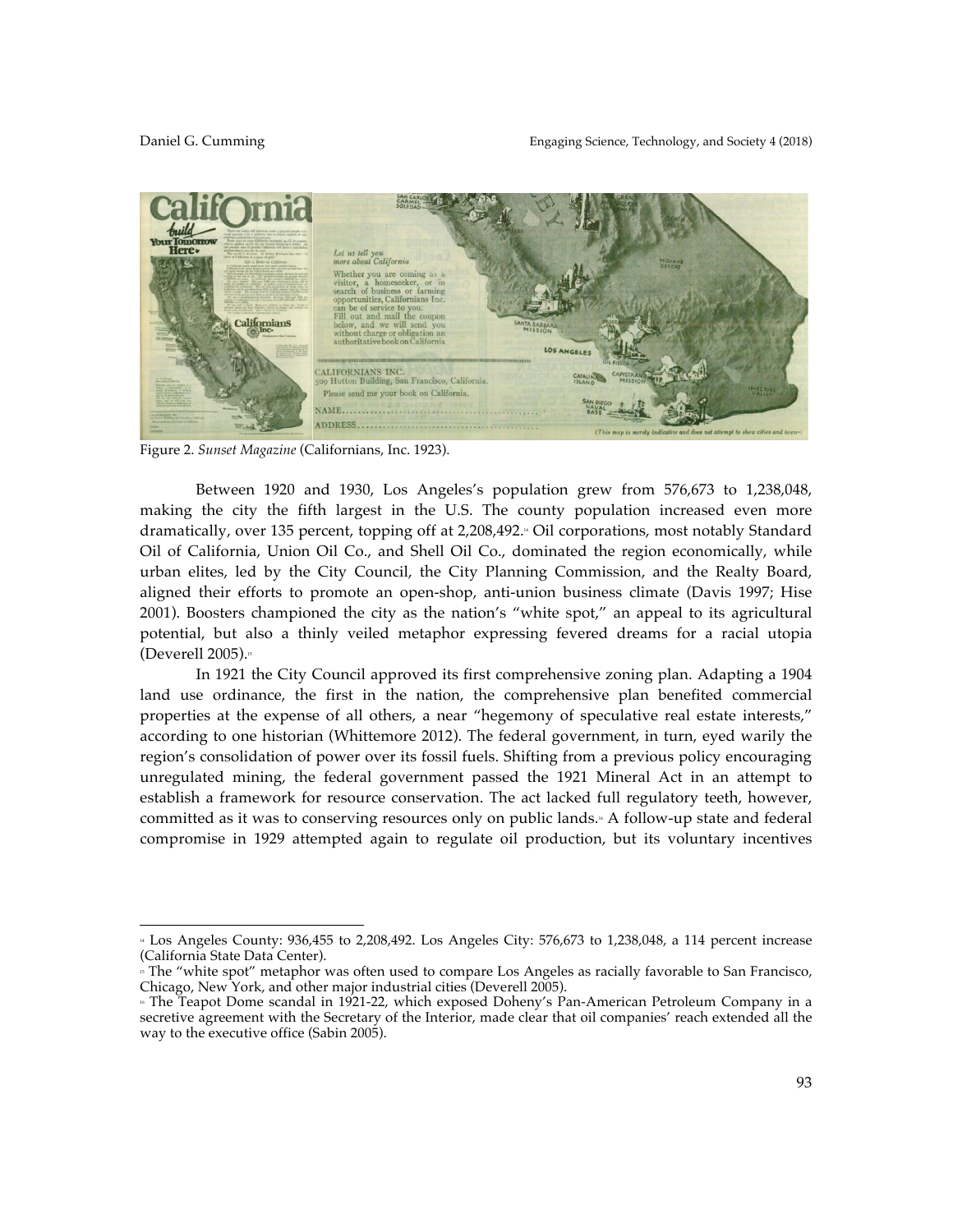carried little effect (Sabin 2005).<sup> $\sigma$ </sup> Consequently, oil corporations and real estate interests reigned supreme throughout the decade.

Laborers migrated from across the country to work in the basin's lucrative oil industry. White supremacy in the "white spot," however, structured labor relations in the growing industry. According to a 1931 study, oil production was one of the most racially segregated industries in the region. In a survey of five sites, 1,214 workers total, only one worker was African American. Likewise, employers were determined to "not employ [negroes] in the future" (Ervin 1931). The *Los Angeles Times* described prevailing attitudes bluntly: "Any [new arrivals] that are not thus assimilable, California finds a way to shed and slough off. No state in the Union, for all its infinite variety, is so determined to be one-hundred-per-cent American as this great Pacific commonwealth" (Bowling 1920).

While locked out of the petroleum industry, African Americans were locked into predatory housing markets. A relatively small community prior to WWII, black Angelenos suffered daily threats of violence, and restrictive covenants ensured that property, and power, stayed in white communities (Flamming 2006). In South Central and Watts, African Americans lived in neighborhoods bordered by restrictive covenants, apartheid-like in design and effect (Massey and Denton 1993). Residents of Hawthorne, an oil town neighboring Watts, enforced whites-only "sundown town" rules. A sign posted at city limits, displayed well into the 1930s, made the threat clear: "Nigger, Don't Let The Sun Set On YOU In Hawthorne" (Loewen 2005).

A journalist for the *Times*, however, was surprised to find that "the Los Angeles Negro colony" was able to "thrive and expand…with a business and social structure all its own" (Gardner 1933). Defying white expectations, the "Negro colony" centered on Central Avenue grew into the West Coast's largest "Black Metropolis." Frequently drawing comparisons to Chicago's Bronzeville and New York's Harlem, Central Avenue's renowned cultural, political, and economic institutions supported a black community flourishing under the hegemony of white supremacy (Gregory 2006; Drake and Cayton 1945).

In East Los Angeles, particularly Boyle Heights and Belvedere, Mexican Americans also faced employment discrimination within the petroleum industry. Negotiating segregated labor and housing sectors, generations of Mexican Americans, among the region's original inhabitants, built a transnational community, largely concentrated east of the Los Angeles River and stretching the borderlands between the U.S. and Mexico (Sanchez 1993; Gutierrez 1995). In the midst of the Great Depression, however, local authorities forced hundreds of thousands of ethnic Mexicans, citizen or not, to repatriate to Mexico, expelling about one third of Los Angeles's Mexican American community.<sup>®</sup> Comparatively, Japanese Americans, while smaller in population, suffered restricted citizenship rights under the Alien Land Laws of 1913 and 1920.

<sup>17</sup> The 1929 strategy included a conservation law to cut oil production, organize cooperative oil mining in the Kettleman Hills, and establish an agreement among industry leaders to roll back production rates. The state, however, capitulated to oil companies' interests with the State Lands Act of 1938, which allocated 30 percent of oil royalties to fund an expanding state park system (Sabin 2005).

<sup>18</sup> While exact numbers are difficult to calculate, historians estimate that 400,000 to 1 million residents from were forced to repatriate to Mexico from the U.S.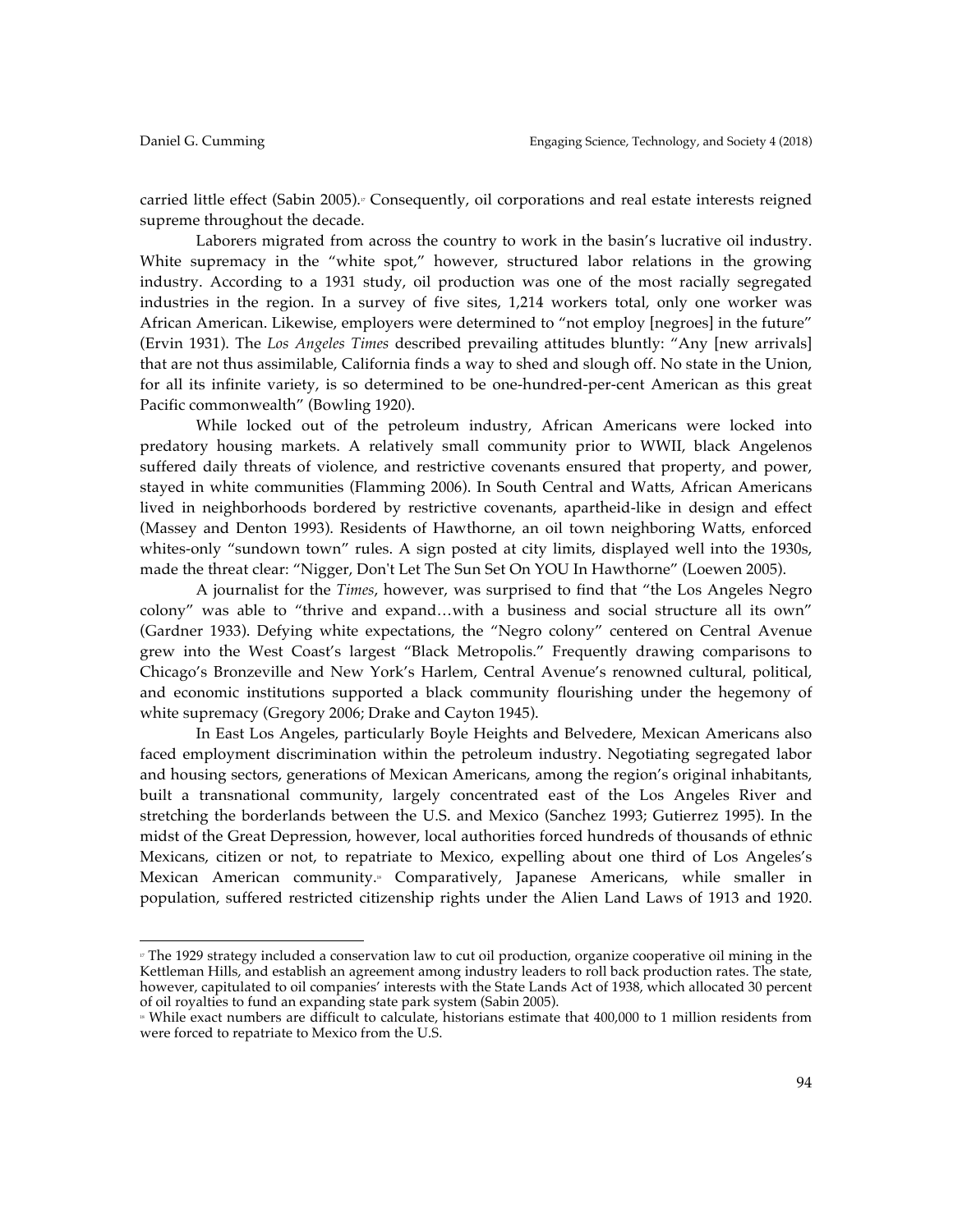During WWII, moreover, landlords evicted their Japanese tenants, some of whom farmed land that was later leased to oil companies. City leaders acting on "common sense," according to Mayor Fletcher Bowron, incarcerated 120,000 Japanese Americans in internment camps under Executive Order 9066 (Kurashige 2008).

White migrants from the Midwest and South benefited immensely from the exclusions of African American, Mexican American, and Japanese American residents. Recruited by oil companies, most migrants were working-class, and many leased their homes from oil companies in company towns. Merle Van Ness Hale, a resident of Olinda, an oil town bordering Los Angeles County, described it simply: "The oil people were very friendly and quite loyal to each other, and always helpful. They were migrants, and they went where the oil was" (Beko 1979).

Bringing a distinctively southern culture to California, the migrants created familiar small-town communities.<sup>9</sup> In Olinda, nearly every man worked for the oil companies, while women and children worked in the home and in nearby packing houses. A blue-collar culture with domestic sites of production and shared dreams of homeownership characterized Los Angeles's early petro-suburbs (Quam-Wickam, 2001; Nicolaides 2002). The Great Depression, however, ushered in a period in which oil companies cut costs by terminating company-owned housing. Families were evicted from company leases. Resident Jessie Isbell recalled that some families remained as long as oil could be extracted. "When they fenced our yard, they just fenced out that oil well that was so close to our house. So, we had a little backyard and the well there, pumping all the time" (Beko 1979).

For California migrants, the depression threatened to erase their tenuous gains. In the first five years of the 1930s, oil prices dropped from the previous decade-long average of 1.83 dollars per barrel to a low of 65 cents (US EIA n.d.). The local effects of the depression were compounded by oil discoveries in East Texas and the rise of the Texas oil industry, which shifted the center of national production to the Midwest. Companies in the Los Angeles Basin continued to expand, however, setting up the 1930s as a pivotal decade for the fossil fuel industry and its relationship to metropolitan development.

# **"More Oil Fields Will be Discovered" 1929—1930**

 

In 1929, Richfield Oil Company, one of the larger companies in the region with \$94 million in assets and 74,000 acres of land, commissioned an appraisal of its holdings, producing detailed maps of every oil well and acre it owned. In Signal Hill, its oil wells dotted residential, commercial, and public spaces, including stores, parks, and schools.<sup>30</sup> With operations stretching from Long Beach to Huntington Beach, the company maintained a confident outlook for new

<sup>19</sup> As Harold Van Patten described it, "there was a basic group of people who came from Drake's Creek, Arkansas…they had their own speech and ways of doing things" (Beko 1979).

<sup>20</sup> Between 1923 and 1929, the company expanded its wells from 20 to 560 and grew its land from 968 to 74,000 acres. As a result, its capital assets multiplied by 868 percent, from \$9,759,985 to \$94,450,747. Richfield ranked only the eighth largest oil company in the region, still a minor player compared to Standard Oil (Beal 1930).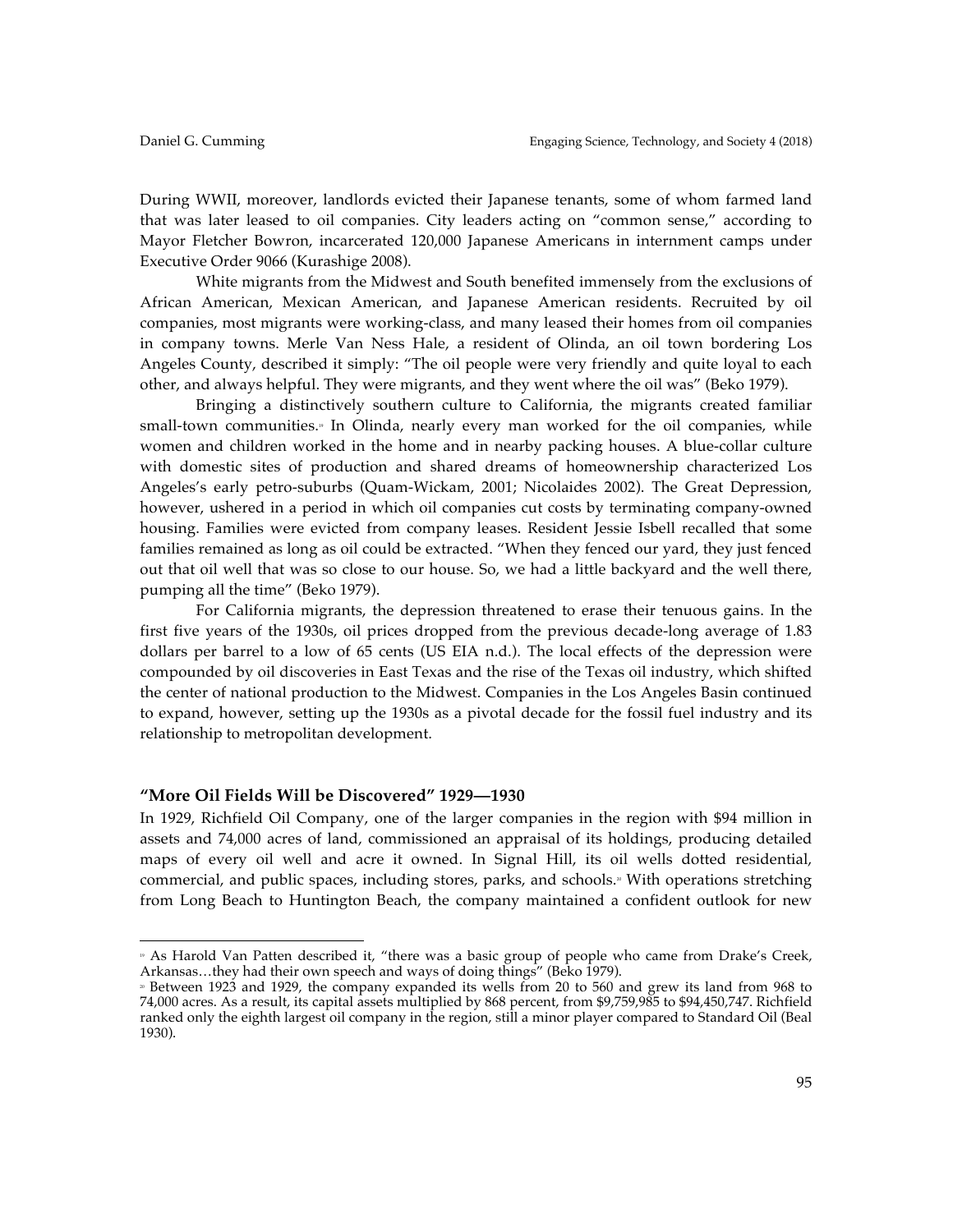decade: "The company should, by all means, institute a broader geological policy with the view of increasing its proved oil reserves. There can be no doubt that more oil fields will be discovered in California" (Beal 1930).

The 1930s was a crucial period for the petroleum industry. As fossil fuel extractions expanded regionally, the industry remade the landscape by exploiting the underground. Hinting at the shifting currents, the *Times* boasted the region's industrial and agricultural output in 1930: "The Los Angeles County again leads every other county in the United States." Reporters celebrated "the mineral production of the subsoil, chiefly oil," which had produced over half the capital value of all other agriculture combined (*Los Angeles Times* 1930). Another article, however, registered a note of unease with the destruction of an old order to make way for the new: "At one time some of the best orange groves in Southern California were on land that now is the center of the Los Angeles residence and industrial district" (*Los Angeles Times* 1930).

As oil companies reached deeper for profits, the real estate industry consolidated its power above ground. Revising the real-estate friendly comprehensive zoning plan in 1930, the Los Angeles Planning Commission restricted oil production to at least one-half mile from residents of twenty or more. Consequently, real estate developers profited by flipping old oil properties declining in value. A *Times* reporter described the transition in La Brea, one of Los Angeles's earliest fields located south of Hollywood: "Within the last three years upward of 100 old derricks have been removed…the scattering few which remain will shortly be taken down to make way for real estate improvements" (*Los Angeles Times* 1930).

Capitalizing on a landscape in transition, the real estate industry shored up a legal framework that sheltered property value from external threats. In addition to protecting against industrial encroachment, developers codified exclusionary tactics that had long promoted white homeownership. As early as 1924, the National Association of Real Estate Boards had amended its code of ethics, requiring realtors to "never be instrumental in introducing into a neighborhood…any race or nationality" who would be "detrimental to property values" (Gotham 2002).

In 1930, the Real Estate Commissioner's office of California instituted new licensing protocols, following a rise in predatory selling among "oil land operators" (*Los Angeles Times* 1932). Unsuspecting buyers, often elderly, were being conned by "oil sharks" into purchasing subdivisions of worthless property at exorbitant rates. Predatory dealers bused prospective buyers to newly discovered oil fields where under big tents with complementary hot dogs, salesmen sold parcels of land with little actual oil (Wilson 1923). The rampant exploitation, and negative press it received, gave the real estate industry an opportunity to assert more control over their market. It also provided an opportunity to formalize rights of access. Agents licensed under the 1930 protocols were required to "Learn [the] proper method of drawing deeds which will restrict the 'use and occupancy' to people of the Caucasian race" (*Los Angeles Times* 1930).

Prior to the onset of the Great Depression, real estate developers had issued racial restrictions largely piecemeal, through powers decentralized at municipal, city, and county levels. The nation's economic crash, however, ushered in a new federal era of public-private partnerships. Desperate to revive a collapsing housing market, federal agents worked directly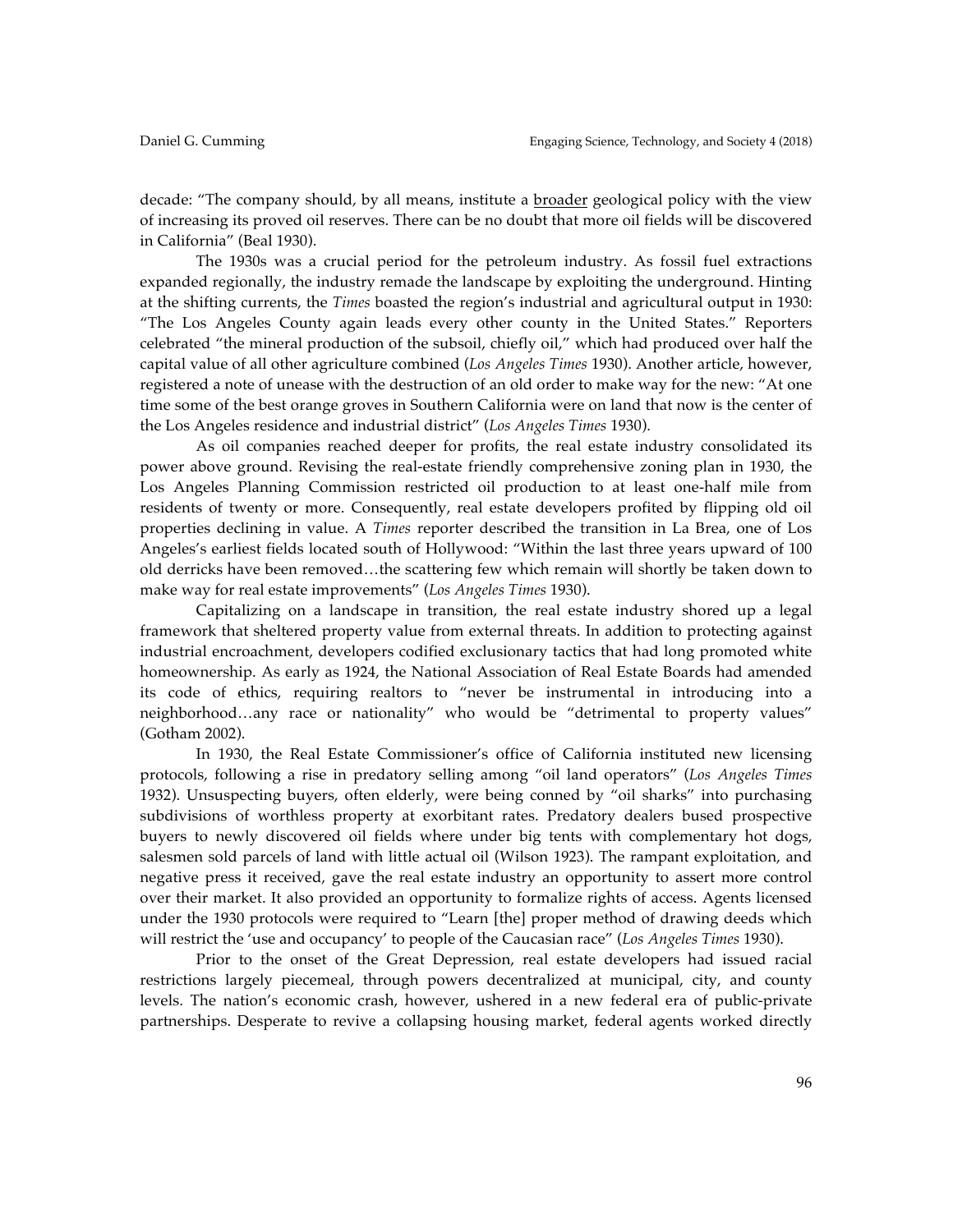with local realtors to create a coherent system of federally backed mortgage securities. A new standardized knowledge of credit risk would reformulate the relationship between ancient oil deposits and modern property values. Over the ensuing decades, Los Angeles's real estate industry institutionalized a racist housing market backed by federal financing and shaped by its hydrocarbon base.

# **Mapping "Hazards" and "Subversives" 1934—1939**

 

Over the 1930s, local and federal realtors, appraisers, and lenders restructured the mortgage lending market. The technologies used, including residential security maps, economic reports, lending manuals, and geologic surveys of Los Angeles, highlight the extent to which race, residence, and resource were engineered in relation to one another. The hybridity between underground resources and surface-level politics institutionalized a rigidly segregated nature for the postwar city.

In the depth of the depression, the Home Owners' Loan Act of 1933 created the HOLC to intervene in a crashing housing market. A year later, the National Housing Act of 1934 established the FHA to regulate and insure long-term mortgage lending. The HOLC employed hundreds of appraisers to work with local realtors in evaluating neighborhood risk, and the FHA backed lenders issuing low-risk mortgages according to the new standards. To receive federal insurance, banks and loan organizations rewrote their practices in alignment with federal policy. Developers in the home building sector followed suit, and rates of homeownership rebounded dramatically (Highsmith 2015).<sup>21</sup>

The New Deal interventions saved the housing market, and the HOLC phased out its emergency acquisitions by 1936. Shifting gears, the HOLC formalized its appraisal standards to aid in allocating federal loans. Between 1935 and 1940, the HOLC created 239 residential security maps across the country. Intended for agency use only, the maps color-coded neighborhoods from green, "best"; blue, "still desirable"; yellow, "definitely declining"; to red, "hazardous." While a range of structural variables were analyzed, appraisers unequivocally marked a neighborhood hazardous when confronted with African American residents. In Los Angeles, each Area Description sheet came printed with a separate section for "Negro," and a percentage indicating the degree of "infiltration." Mexicans and Japanese were also listed as "subversive racial influences." In a particularly revealing report, appraisers wrote that it was "impossible to differentiate of goats, rabbits, and dark skinned babies…Like the 'Army Mule' [the neighborhood] has no pride of ancestry nor hope of posterity. It is a typical semi tropical countryside slum" (D57 HOLC 1939). By identifying neighborhoods as creditworthy only when

<sup>&</sup>lt;sup>21</sup> Prior to the 1930s, mortgages were typically limited to fifty percent of a property market's value, with a three-to-five year repayment schedule that often ended in a balloon payment. The FHA required loans to be 30-year, self-amortizing, with low down payments. This stabilized and increased the size of the market by making previously unavailable loans accessible to a large percentage of the population, many of whom were first-time homeowners. The FHA insured eleven million mortgages between 1934 and 1972, and homeownership rates increased nationwide from 44 to 63 percent (Highsmith 2015).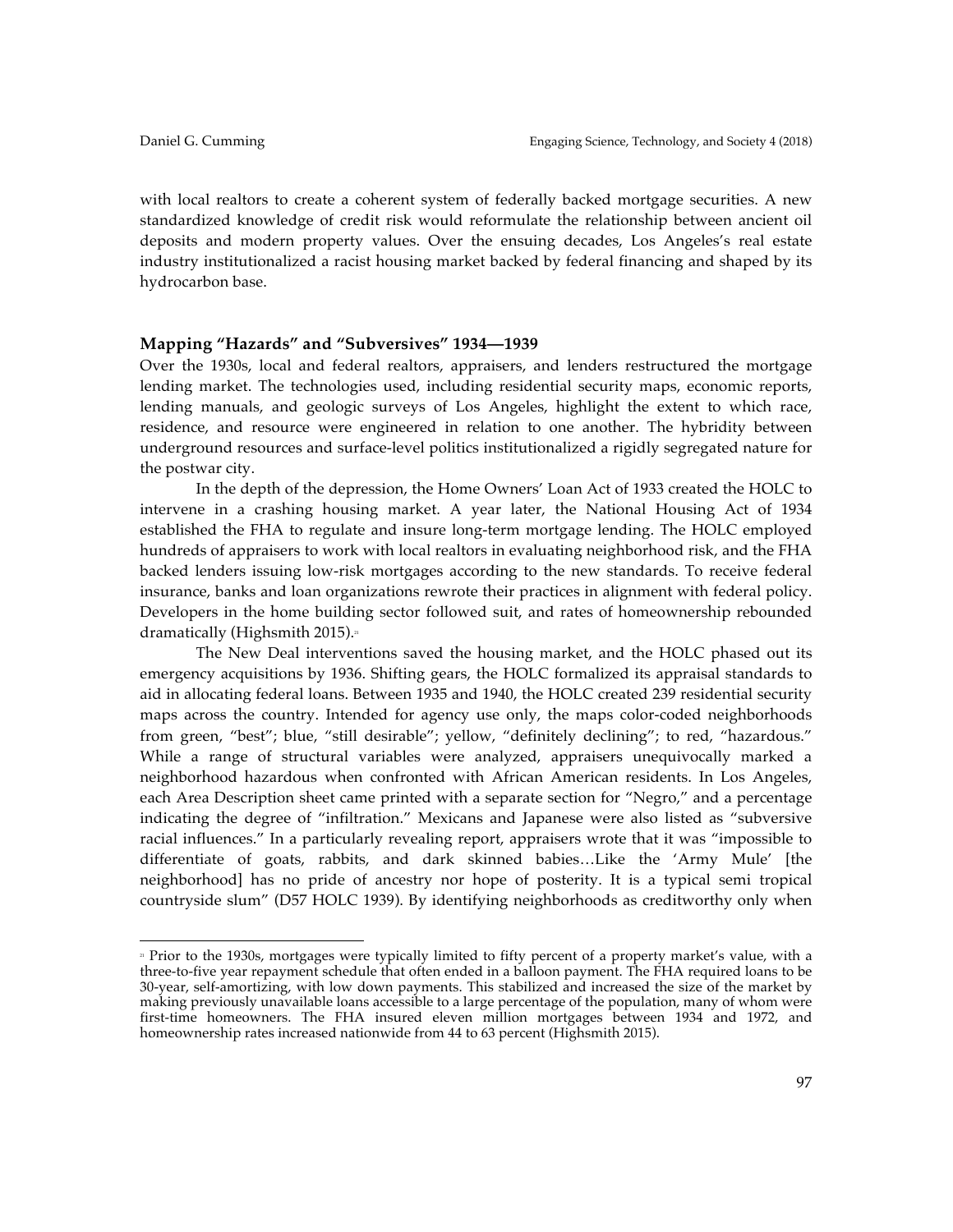property restrictions protected against racial subversion, the federal government financed homeownership that catered exclusively to white residents, reinforced suburban homogeneity, and confined black and brown residents to predatory markets. In effect, decades of segregationist lending underwrote the most dramatic racial distribution of wealth and opportunity in the twentieth century.<sup>21</sup>

The Los Angeles Residential Security Maps, created in 1939, illustrate a bleak landscape. Nearly the entire core of Los Angeles was redlined, as was the east side of the river. On the west side, Beverly Hills and Hollywood received grades of green and blue. A red swath bled south into the Central Avenue District. Redlining flowed toward the sea, marking Inglewood, Watts, Compton, Hawthorne, Gardena, Torrance, Wilmington, San Pedro, and Long Beach. The reds and yellows in Redondo Beach, Hermosa Beach, Manhattan Beach, and Venice Beach colored the coast a patchwork of low grades before finding more stable green and blue foothills near Santa Monica. Across the northern rim of the city, including North Hollywood, Glendale, and San Marino, green and blue appraisals shaded suburban subdivisions. In south Los Angeles, with bold lettering stamped sideways, appraisers wrote "OIL FIELDS," circling several large fields, including "Baldwin-Hills Producing Oil Field," the largest urban oil field in the country (HOLC 1939).<sup>23</sup>



 

Figure 3. "Residential Security Maps," Section 1, Central Los Angeles, HOLC, 1939 (Nelson et al. 2016).

<sup>22</sup> For a perspective complicating the overall influence of redlining, see Greer (2013) and Hillier (2005).

<sup>&</sup>lt;sup>2</sup> The survey was conducted by Theodore H. Bowden, Field Agent; Don W. Mayborn, Associate Economic Analyst, Division of Research and Statistics; and C.C. Boyd, Assistant Director in charge of city surveys. "Metropolitan Los Angles: Summary of an Economic, Real Estate, and Mortgage Finance Survey," Division of Research and Statistics, Federal Home Loan Bank Board, US. December 29, 1939 (Marciano et al.).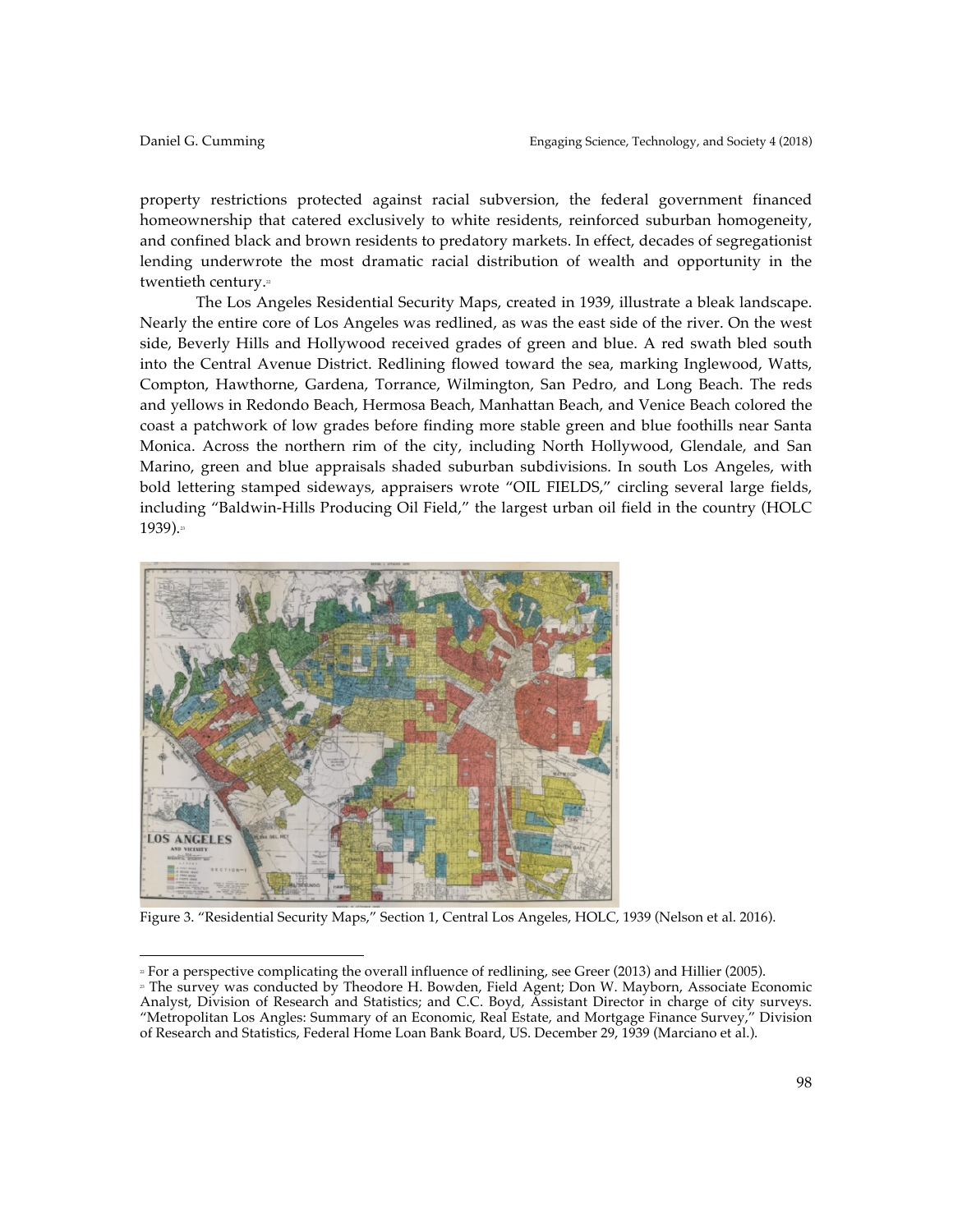

Figure 4. "Residential Security Maps," Section 4, South Los Angeles, HOLC, 1939 (Nelson et al. 2016).

Along with the Security Maps, the FHA *Underwriting Manual* provided a detailed guide for local and federal appraisers. Most importantly, as described in the *Manual*, "the presence of inharmonious racial or nationality groups" threatened secure investments (FHA 1936). Los Angeles in the 1930s, however, was overwhelmingly white. On the eve of the region's massive postwar migration, the 1940 Census counted only 75,206 African Americans, or 2.7 percent of the population; 61,248 Hispanics, or 2.2 percent; and 52,911 Asians, or 1.9 percent (Ethington 2001). Even so, HOLC appraisers relied on a racial hierarchy to evaluate property value. According to Homer Hoyt, Principal Housing Economist for the FHA, the negative effects of "a colored family" entering into a "white neighborhood" decreased as the family rose in income or "conform[ed] to American standards of living." Hoyt qualified his assessment, however, excluding "the case of Negroes and Mexicans" (Avila 2004).<sup>3</sup> In addition to race, the *Underwriting Manual* outlined other factors for appraises to consider. Proximity to "adverse influences" was "one of the most important features" in assigning a grade. In this calculus, proximity to oil industries should have warranted an immediate downgrade. As stipulated by the manual, the location of "nuisances," a category that included loud and odorous industries, such as oil production, required appraisers to "severely penalize the location, perhaps to the point of rejection" (FHA 1936).

In reality, appraisers considered the oil industry to be a "nuisance" in highly contradictory ways. According to Area Description sheets, the region's oil industry affected 11.4

<sup>&</sup>lt;sup>24</sup> As Hoyt viewed it, racial threats to property values could be ranked: "1. English, Germans, Scots, Irish, Scandinavians 2. North Italians 3. Bohemians or Czechoslovakians 4. Poles 5. Lithuanians 6. Greeks 7. Russian Jews of lower class 8. South Italians 9. Negroes 10. Mexicans" (Avila 2004).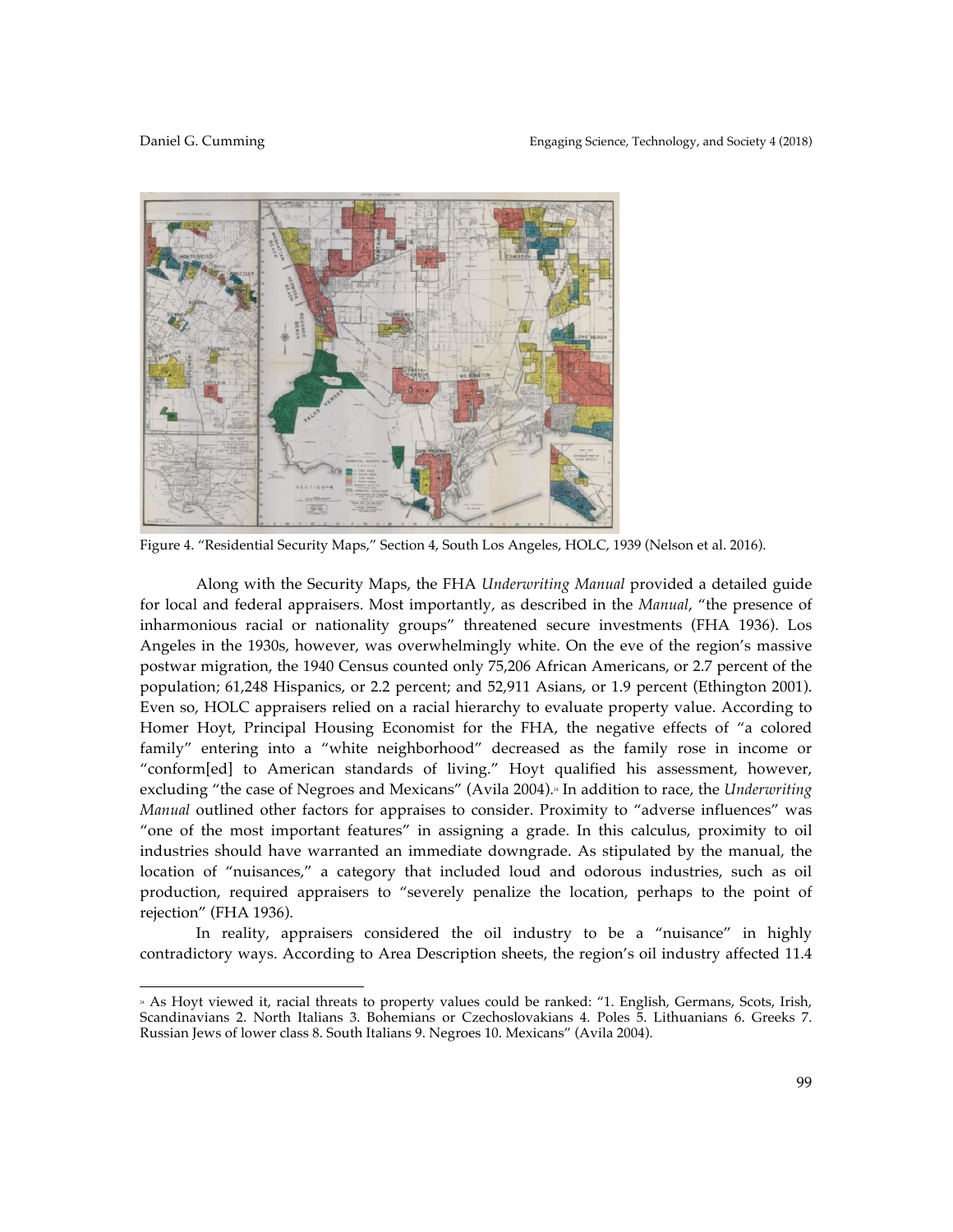percent of neighborhoods surveyed. Appraisers noted oil production in 35 yellow- and redlined neighborhoods, and 13 green- and blue-lined neighborhoods. In redlined areas, oil production served as self-evident for a blighting grade. In redlined North Redondo Beach, for example, "proximity to oil wells precludes a higher grade." (D67 HOLC 1939).

In comparison, the oil industry in green- and blue-lined areas proved only slightly detrimental, and never blighting. Appraisers acknowledged the industry's negative effects, but consequences were always negotiable. More importantly, as long as the racial future of the neighborhood remained securely white, protected through racially restrictive covenants in the area's property deeds, oil properties were never penalized "to the point of rejection," as required by the *Manual*. In blue-lined North Long Beach, for example: "Parts of this area might be entitled to a 'low green' grade were it not for proximity to oil wells and refineries to the south" (B115 HOLC 1939). While in Alamitos Heights, "The area is assigned a provisional rating of 'low yellow,' but if oil well development is definitely abandoned it will be entitled to a higher grade" (C157 HOLC 1939). Surprisingly, in blue-lined Montebello, "proximity to oil fields is a favorable rather than detrimental influence" (B102 HOLC 1939).

A neighborhood's proximity to oil production clearly shaped appraisers' evaluations, but only when combined with "racial subversion" did the presence of oil actually produce a downgrade. In Area Descriptions that evaluated the oil industry and its nonwhite neighbors, appraisers utilized the rhetoric of contagion to warn of the "hazards" carried by both. Often these factors were listed in the same sentence, as if the two independent variables represented common, even interchangeable, levels of threat. In redlined Inglewood, for example, "adjacence [sic] to oil wells and industry, proximity to city dump and presence of inharmonious racial elements, renders an improved grade highly questionable" (D40 HOLC 1939).

Appraisers also relied on the knowledge of local informers to make their decisions. The description of blue-lined Whittier, for example, suggests that appraisers discussed the presence of oil with residents, deciding ultimately the threat could be managed: "Proximity to the Whittier oil fields is said not to be a detrimental influence" (B105 HOLC 1939). Appraisers in green-lined Oak Knolls, Long Beach, noted that the "Proximity to oil wells" was acceptable because a zoning campaign pledged to keep future oil drilling out and "racial restrictions in perpetuity." Additionally, an "informed local opinion" assured appraisers "that this factor [oil wells] is not a deterrent" (A58 HOLC 1939). Even in El Segundo, a company town founded by Standard Oil, where "oil wells, refinery and tank farms" were all "derogatory influences," and the beach was "defiled by a large outfall sewer and oil tanker docks and loading facilities," redlining was ruled out because residents protected their properties against "racial hazards." El Segundo received a "high yellow" grade and was even lauded as a "model for neatness and upkeep" (C108 HOLC 1939). Based on the variability of oil in appraisers' reports, it is clear that when appraisers described oil production as a significant factor in their appraisal, a neighborhood only gained negative value when paired with threats to white homogeneity. The discussions among residents, agents, and assessors considered oil production negotiable in property appraisals, and final decisions pivoted on the larger threat posed by racially "subversive" Angelenos.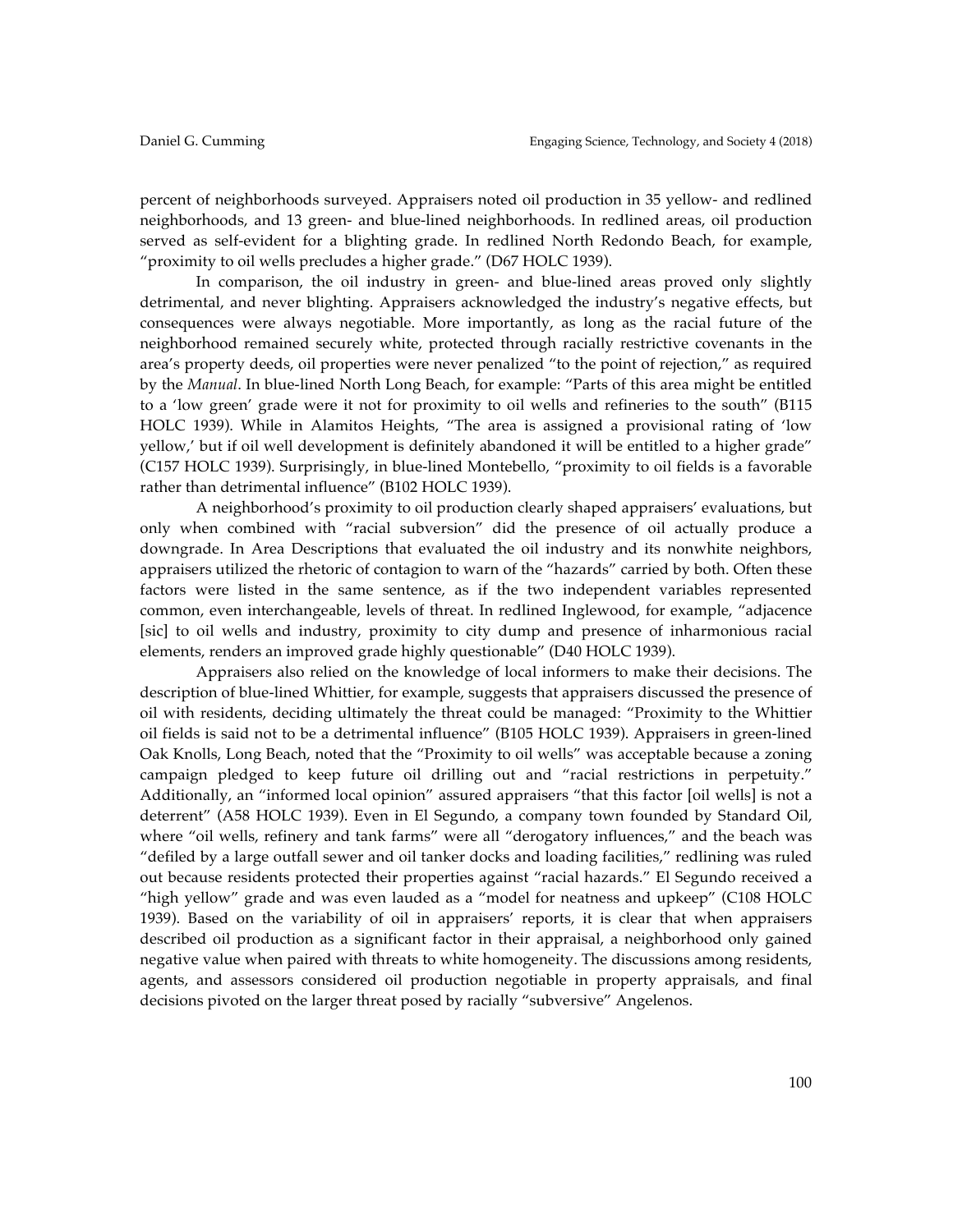The oil industry's infrastructure of drilling, refining, and transporting posed contradictory meanings in different social spaces. The industry remained benign as long as African Americans and Latinos were locked in place through racially restrictive covenants. Yet once "racial subversion" slipped past vigilant white residents, appraisers marked the neighborhood and its petro-chemical industries "hazardous." White suburbanites who maintained white supremacy through the rule of contract could therefore control the influence of noxious industries through the same paper technologies, rejecting real estate hazards while actual toxic effluence seeped into their neighborhood's air, land, and water.<sup>3</sup>

The majority of oil towns and petro-suburbs, however, lacked the legal infrastructure to protect the whiteness of their community. Indeed, it cost money to organize neighbors and file racially restrictive covenants with local courthouses. Many of the working-class neighborhoods, in turn, suffered redlining grades that imperiled the future of homeowners' investments.\* As oil workers and their families moved out, a phenomenon known as "white flight," African Americans and Latinos arriving in Los Angeles found some of their only housing options in the redlined communities. Residents once limited to the historically black neighborhoods of South Central and Watts, in particular, moved farther south and east across the Basin into Hawthorne, Gardena, Compton, Carson, Torrance, Wilmington, Inglewood, and Long Beach. By the 1970s, South Los Angeles's white working class had been largely supplanted by its black and brown counterparts, with many living in redlined neighborhoods proximate to oil production.

In 1937, the FHA commissioned an additional map of the region. The map plotted the region's subterranean oil fields and pinpointed oil wells along with corporate boundaries. The stark contrast between surface-level political interests, etched in angular, territorial formations, and underground oil deposits, globular and with no allegiance to surface politics, spread across the basin. In rendering visible a non-human environment once geologically concealed, the FHA also rendered invisible the in-between, a human-built environment characterized by commercial buildings, houses, streets, and train lines (FHA 1937).

The map's very existence is surprising, considering the FHA's work subsidizing home mortgages. Without knowing exactly how the map was used in mortgage lending, one can infer its purpose by layering it with the residential security map. The oil deposits and redlined properties align. To federal appraisers, the basin's substrata were important factors in creating housing market value. Contemporary oil operations, with their industrial features sketched in detail, were given ecological weight by processes millions of years in the making, while future housing markets were shaped by the predictability of soon-to-be oil operations. Unlike any other metropolis appraised by the FHA, Los Angeles's underground helped underwrite an above ground regime of racialized investment and divestment.

 

<sup>25</sup> Oil work, as an occupation, also appeared as a factor that affected an area's overall grade. In many, if not most, of the red- and yellow-lined oil properties, "oil men" were listed as residents. This typology rested inconsistently next to other more generalizable descriptions of occupations. The oil industry may also have undermined property values through the placement of its employees.

<sup>26</sup> For a study of suburban redlining in Flint, MI, see Highsmith (2015).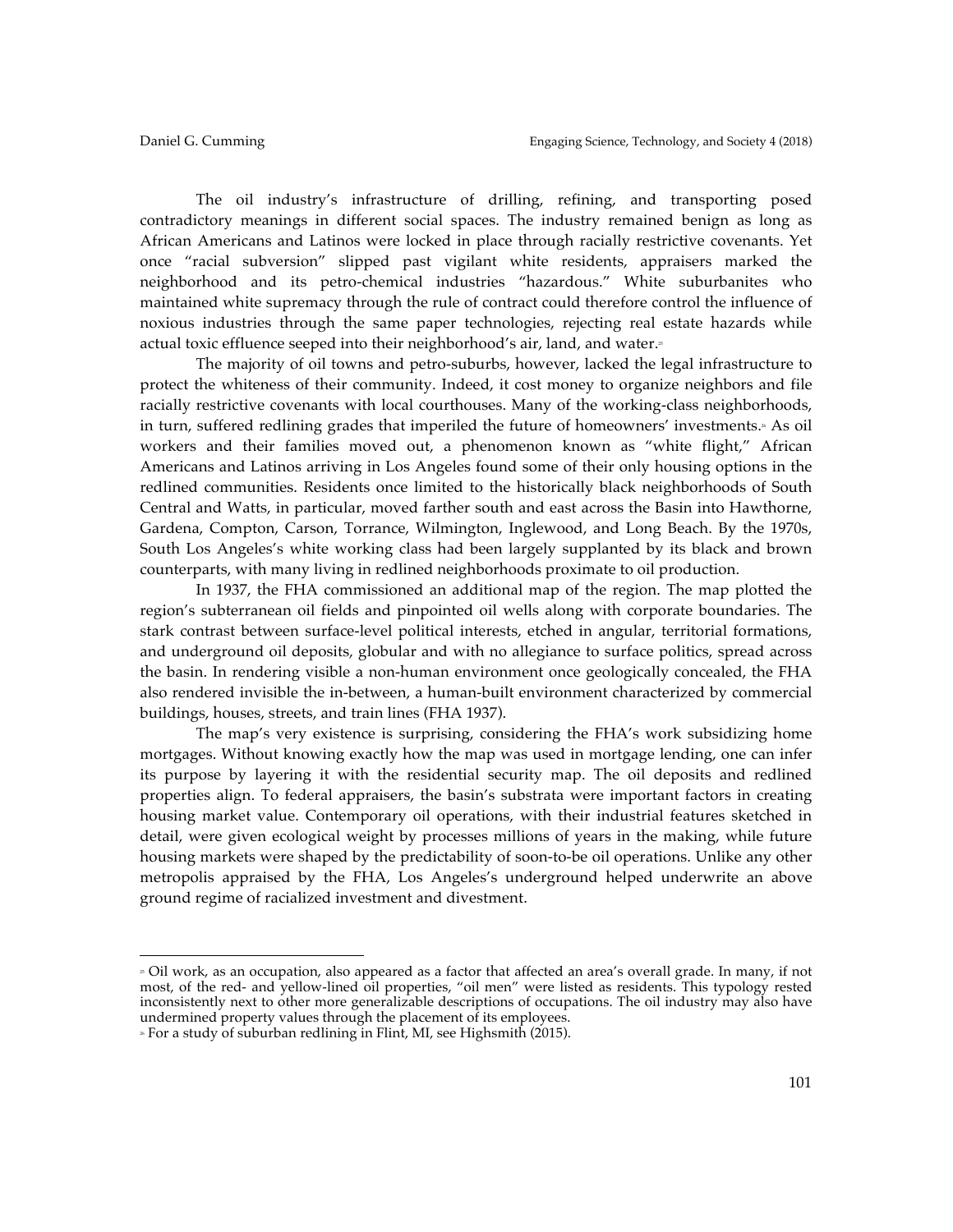

Figure 5. "Location of Producing Oil Fields" (Federal Housing Administration 1937).

The engineering of subsurface resources and topsoil politics in both HOLC and FHA maps reveals the environmental politics of segregationist lending policy from the 1930s until the Fair Housing Act of 1968. Under public pressure in 1947, the FHA removed from its manual all direct references to race. A year later the Supreme Court ruled that racial covenants could not be legally enforced. In reality, the court ruling only outlawed formal mechanisms of racial lending. Entrenched institutional practices, and the redlining maps themselves, continued to inform lending decisions for decades. Furthermore, redlining's consequences to human health would remain far more difficult to erase, especially as oil companies continued to operate in a segregated landscape that became increasingly populated.

## **"Any Exposure at All Is Dangers" Post-WWII**

In the 1940s, the *Los Angeles Sentinel*, a leader in the region's black press, charged the FHA with creating "ghettos for American Negroes." The *Sentinel* implicated the federal government in financing a segregated housing market that lacked "health protection" and failed to provide a "good environment" (Editorial 1938). Real estate developers had constructed environmental inequality through heavy industries and restrictive lending, the effects of which now rendered redlined communities toxic to its residents. Unlike their white neighbors, however, moving away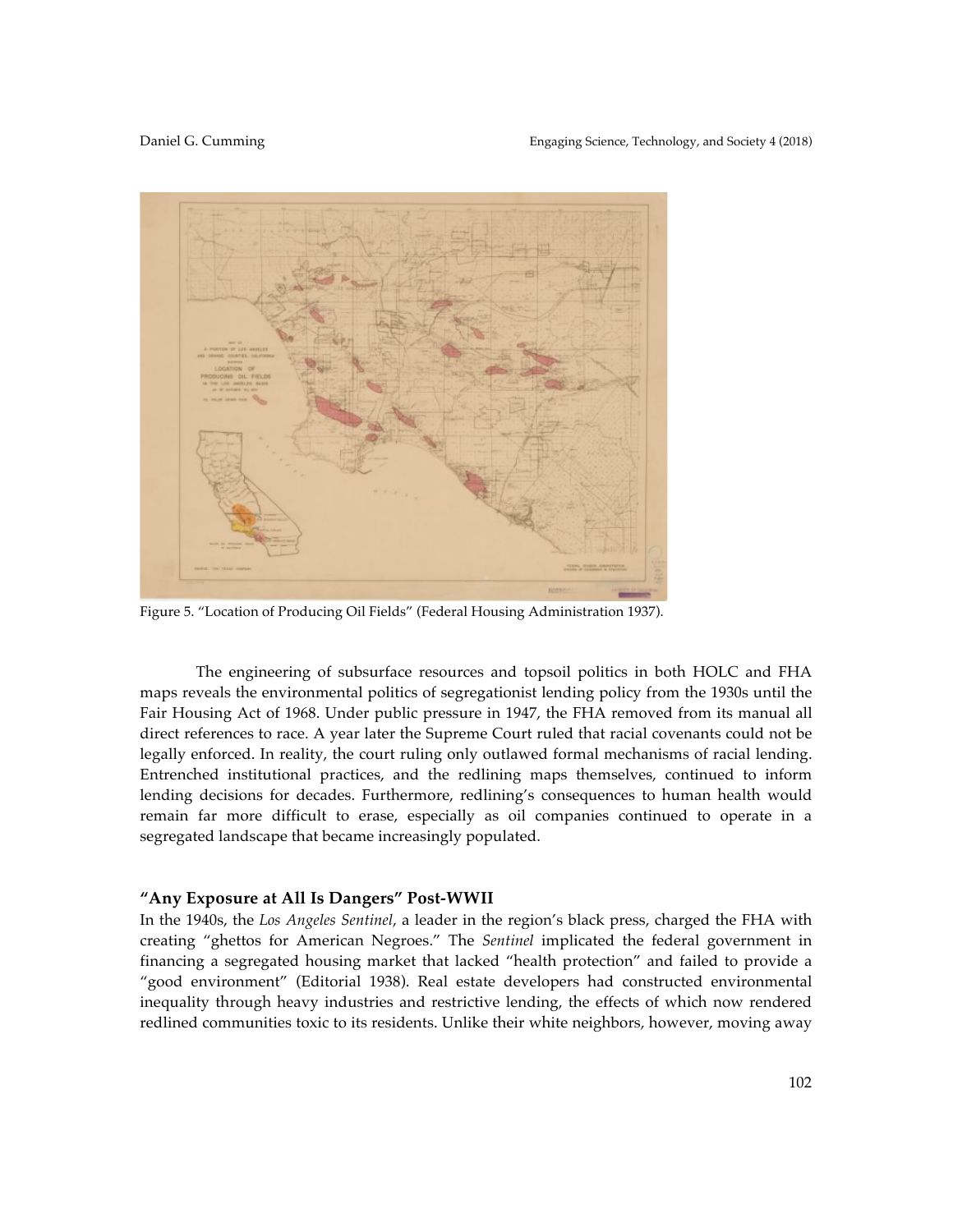from blight was not an option for most working-class African Americans. In the postwar era, only a small number of black residents were able to move to the periphery's leafy suburbs, such as Pacoima (Weise 2004).

Currently, West Adams, a historic neighborhood for middle-class African Americans, features active drill sites; and Baldwin Hills, known as the "Black Beverly Hills," sits next to the 1,000-acre Inglewood Oil Field. Willowbrook, an unincorporated African American community between Watts and Compton, maintains an active oil refinery with dozens of oil wells buried under its industrial lots. Farther south, Carson, an incorporated city, and Wilmington, a Los Angeles neighborhood, both home to significant percentages of low and middle-income black and Latino residents, host most of the county's petro-chemical refineries and have hundreds of oil wells spread throughout their residential districts. There are now 5,194 active oil wells in Los Angeles County. 1 in 3 people lives within one mile of a well, and the majority are residents of color (Natural Resources Defense Council 2014; Liberty Hill Foundation 2015).

A recent court-ordered release of toxic substances litigation reveals the petroleum industry's long-held knowledge about the dangers of oil production, highlighting its role in perpetuating a toxic relationship between industry and resident health. In 1943, an internal report for Shell Oil labeled "CONFIDENTIAL" warned of dangerous chemicals, declaring "any exposure at all is dangerous" (Soley 1943). The American Petroleum Institute conducted a 1948 investigation that concluded benzene, among other carcinogenic chemicals, could be related to high rates of cancer among employees (API 1948). A 1950 internal memo to an executive at Shell Oil listed, in two-and-a-half pages, "Certain Problems of Environmental Cancer in the Petroleum Industry." (Hine 1950). Revealing the industry's priorities as late as 1977, litigation attorneys for Shell Oil standardized their "Duties, Defenses, and Strategies" for fighting cases of "Benzene Litigation" (Faulk 1977). Corporate suppression of knowledge in the postwar era, and the industry's mobilizations in legal self-defense, fit seamlessly with its historical priorities of profit over people. Combined with decades of redlining, oil production fixed in place a toxic environment for generations of black and brown communities forced to live in the backyard of the fossil fuel industry.

#### **Conclusion**

The distinctive geology of the Los Angeles Basin continues to shape political contests over environmental justice today. In the 1980s, Latina women in East Los Angles and black women in South Central launched an environmental justice movement that fought against neighborhood exploitation, including the expansion of oil pipelines and placement of toxic incinerators (Bullard 1994). Activists a generation later are fighting a familiar battle, this time over hydraulic fracturing and acidization in Los Angeles's oil fields. Industry advocates support the new technology's capability to re-stimulate old fields, and more importantly, do so under safety regulations that are among the best in the nation. Residents who live near the operations, however, claim the revamped industry causes nosebleeds, headaches, cancer, and even premature death (STAND— LA 2013). Historical scholarship attentive to the legal, infrastructural, and political technologies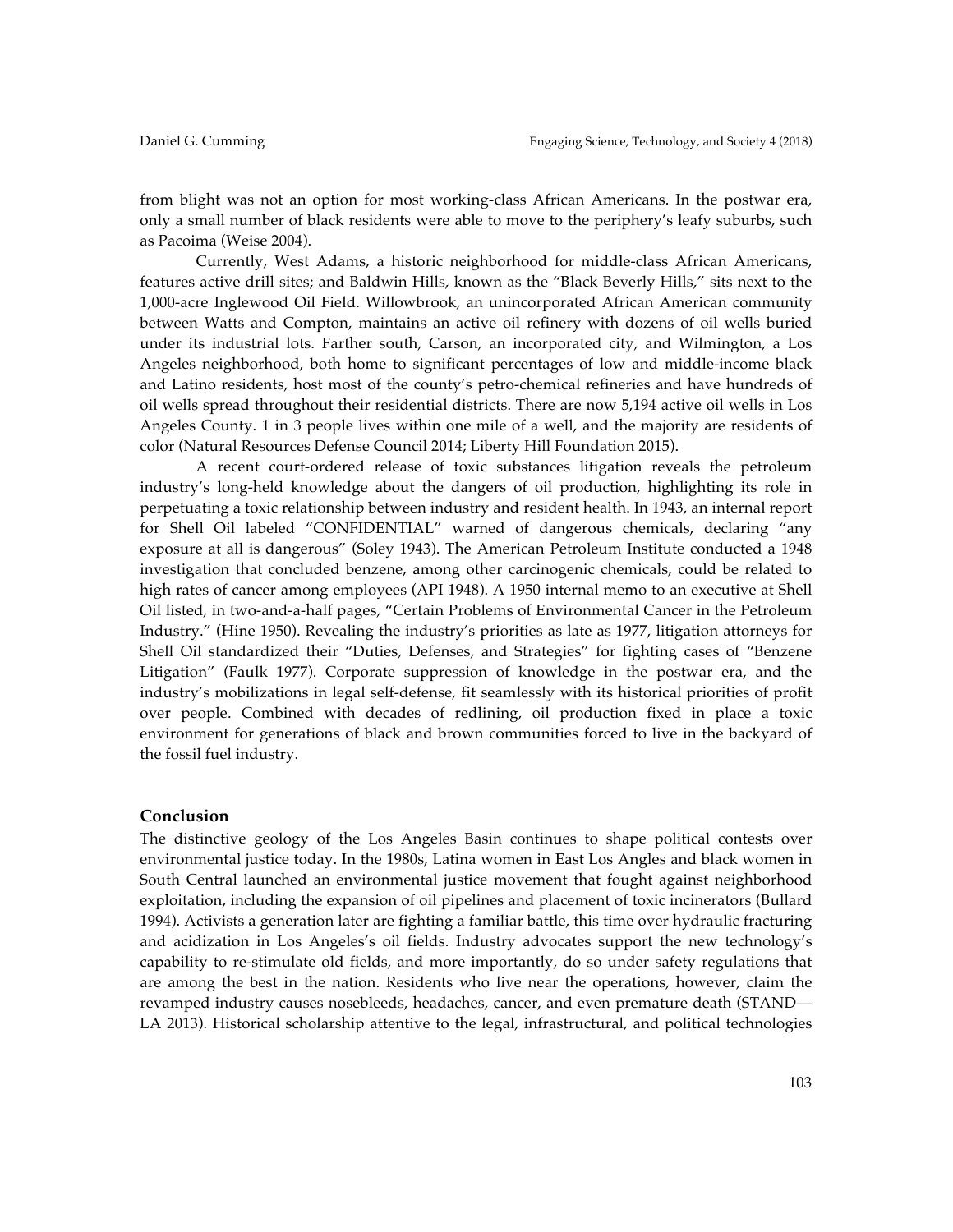utilized to engineer the uneven burdens of resource extraction has much to offer these evolving debates.

Indeed, histories of the underground, as this article shows, are crucial for pushing dialogue beyond limited discourses of proximity, regulation, and the burden of proof when communities claim harm. Dismantling the technologies that underwrite such harm, however, requires more than decoding racist mapping. It begins with recognizing that white supremacy's commitment to extraction runs deep. Globally, oil-rich countries such as Nigeria and Venezuela are characterized by the "resource curse," which can easily misattribute the corrupting influence of wealth to an inherent quality of the resource itself, instead of parsing how the exploitation of people and resources is produced through the spectacular and mundane practices of governance. In Los Angeles, where extractive exploitation begins with the underground, it is crucial that scholars examine underlying conditions that reproduce racial inequality above ground, particularly in spaces such as suburbia, where assumptions of social mobility can easily hide its contradictions.

The instant that speculators struck oil in 1892, notions of what, or more importantly who, threatened property accumulation were rearticulated through an ecotechnological system that remade both nature and society. Relying on fallacious ideas relating race to property value, real estate developers constructed a segregated housing market, and federal redlining reserved the benefits of oil production for a white middle class, while depositing its burdens on communities of color. By redlining oil properties only under threat of racial subversion, federal appraisers ensured that neighborhoods with weak property regulations would be exposed to industrial hazards. As petroleum fueled Los Angeles's massive sprawl, the industry's externalities, toxins such as benzene, toluene, xylene, and formaldehyde, among others, seeped into land, water, and air, silently poisoning black and Latino residents long after white residents fled to greener pastures. Indeed, many of the early inhabitants of the region's petro-suburbs, such as Olinda, moved to leafier suburbs, far removed from their blue-collar origins. For the black and Latino Angelenos who moved in, however, lingering effects of the petro-industry remained in their lungs, bones, and blood, compounding the economic inequalities of redlining with an environmental toxicity waged daily against their bodies.

As this article demonstrates, redlining was not only a process of allocating resources across horizontal territory, it was also a process deeply related to the mapping of the underground, a crucial technique in underwriting urban apartheid. Urban historians have yet to integrate this third dimension into their analysis, while scholars of technology are only beginning to examine the instruments that helped vertically engineer a housing market in the interests of white wealth and health. This article, in turn, reveals the interlocking technologies that produced oil as a natural resource and inequality as a persistent feature of the modern metropolis.

After holding onto her Signal Hill property for nearly a decade, Mary Craig Sinclair sold her two lots in 1930. She earned a few thousand dollars. Like the rest of the neighborhood, federal appraisers redlined her lots under the compounding threat of industrial and racial subversion (D63 HOLC 1939). It appears it was Sinclair's good fortune to buy property before the oil boom, and she sold her holdings at just the right moment. The entire affair may even seem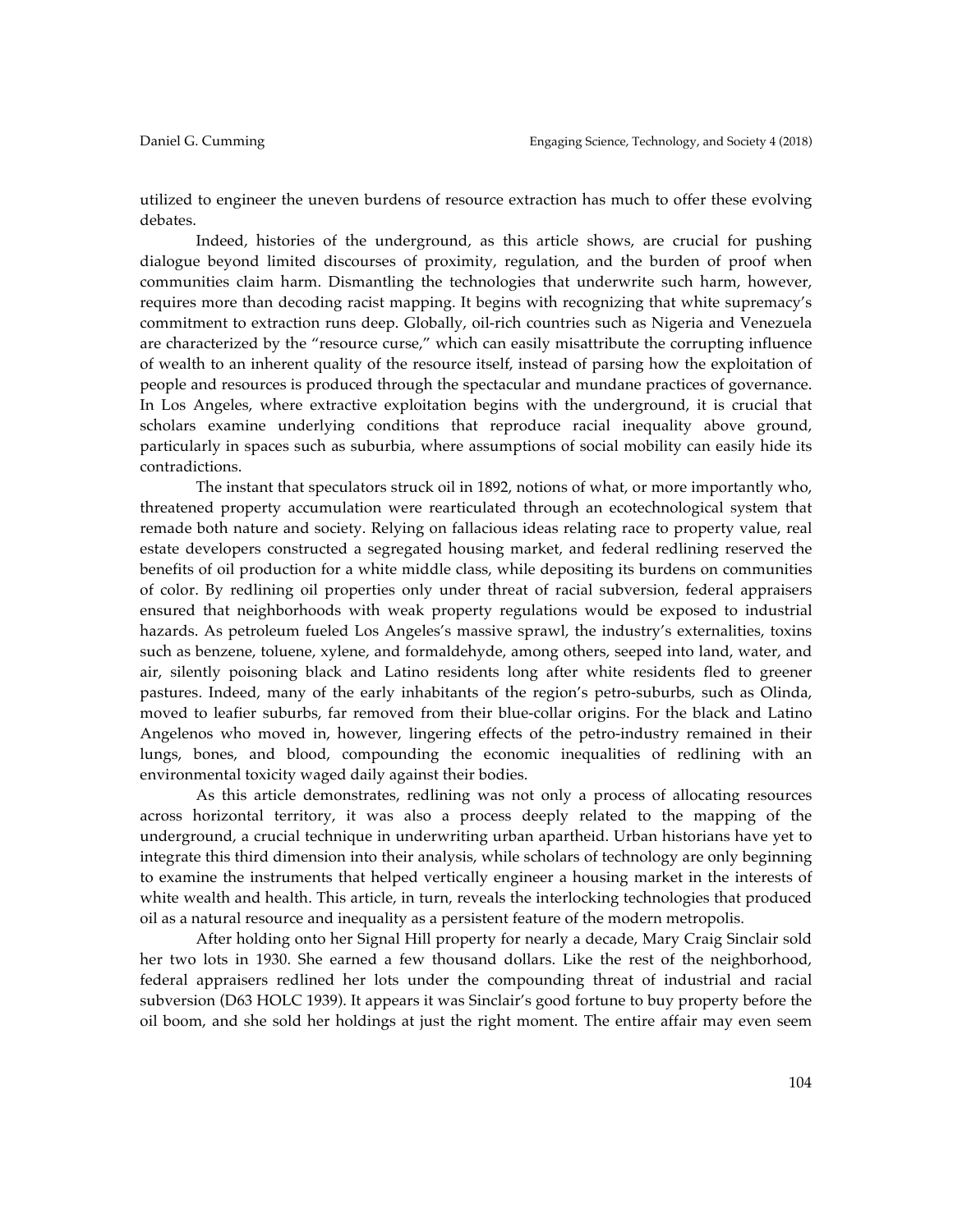serendipitous. However, Sinclair's luck might be better understood as a manifestation of the "racial contract," a political commitment to reproducing white supremacy lying at the heart of liberal society (Mills 1997). Contract relations that, for example, provided white Angelenos with access to the "right" properties at the "right" times. At the core of Los Angeles's petro-modernity, the racial contract reaffirmed residents' commitment to white supremacy through restrictive property rights, hazardous industries, exclusive neighborhoods, and segregationist policies.

Upton Sinclair certainly understood the extractive nature of industrial capitalism. After he and Mary sold their property, he launched a third campaign for governor in 1934. Running on the Democratic ticket instead of the Socialist Party, his typical affiliation, Sinclair's anti-poverty platform won him the nomination. While Sinclair didn't win the general election, his campaign manifesto, "End Poverty In California," suggests he might have recognized the racial contract underwriting, and appraising, property values atop the Los Angeles oil fields (Sinclair 1934). He should have, anyway; *Oil!* earned him a new home in Beverly Hills, and with Mary, Upton Sinclair left Signal Hill behind.

## **Acknowledgements**

I would like to thank the scholars who contributed to this STS Underground thematic collection and the editors at ESTS. Special thanks to Robyn d'Avignon for her consistent support and insightful critiques throughout the entire process. Additional thanks to Andrew Needham for providing thoughtful feedback on drafts of this article. I would also like to thank my colleagues at New York University who offered constructive commentary on earlier iterations of the article, including fellow graduate students in seminar and the NYU Urban Intellectual History Workshop.

# **Author Biography**

Daniel Cumming is a Ph.D. candidate in the History Department at New York University. He studies twentieth-century US urban history, in particular the intersections of racism, capitalism, and built and natural environments.

### **References**

- A. Hoen & Co., and R. Arnold. 1906. *Street and section map of the Los Angeles oil fields, California*. Baltimore: A. Hoen & Co. Map. Retrieved from the Library of Congress. Accessed 23 January 2018. https://www.loc.gov/item/2006627664/.
- American Petroleum Institute. 1948. "API Toxicological Review, Benzene, September 1948." In *Toxic Docs: Version 1.0*, edited by M. Chowkwanyun, J.A. Farrill, G. Markowitz, and D. Rosner. New York: Columbia University and City University of New York. Accessed 2 February 2018. http://www.toxicdocs.org.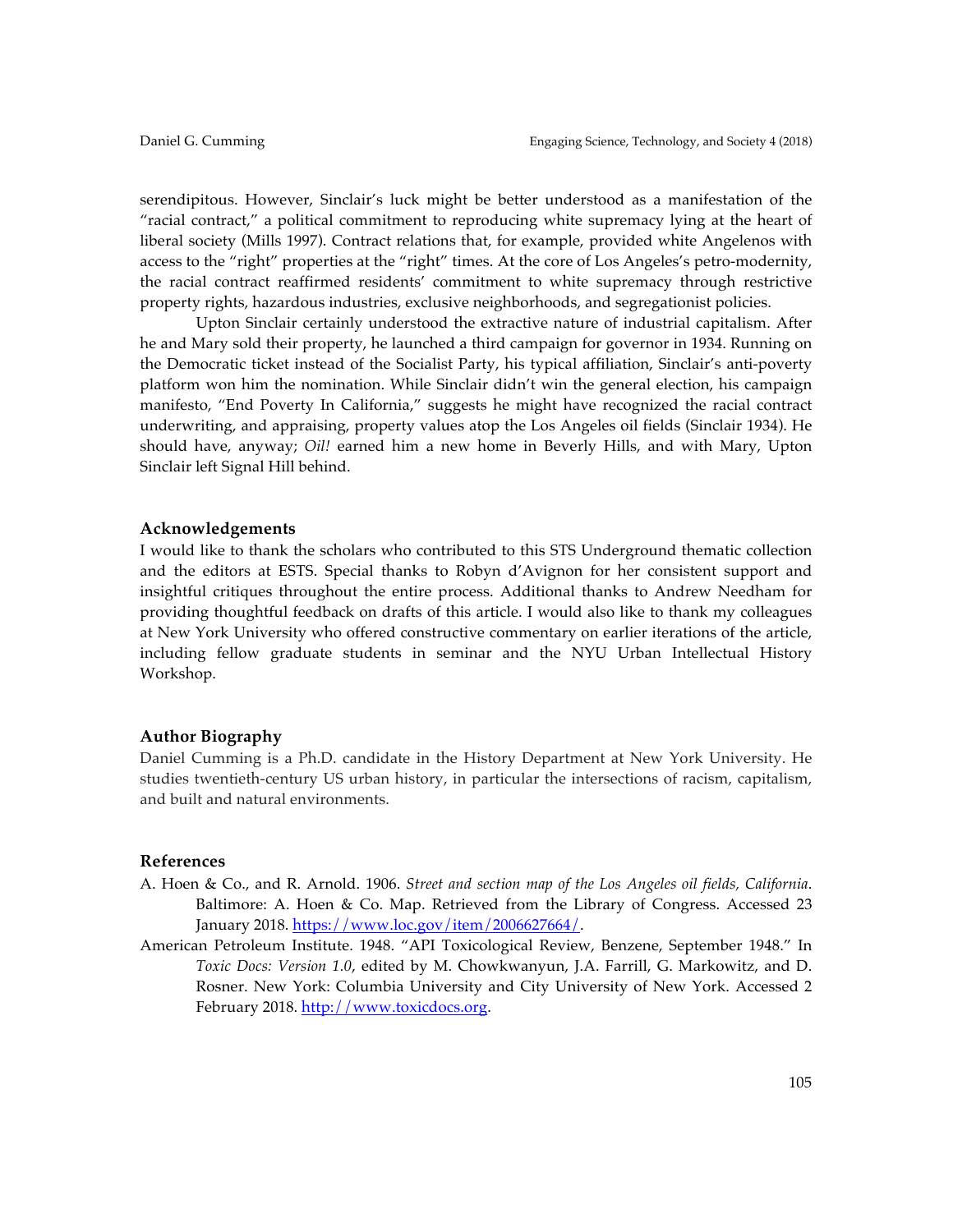- Appel, Hannah. 2012. "Offshore Work: Oil, Modularity, and the How of Capitalism in Equatorial Guinea." *American Ethnologist* 39(4): 692-709.
- Avila, E. 2004. *Popular Culture in the Age of White Flight: Fear and Fantasy in Suburban Los Angeles.* Berkeley: University of California Press.
- Bakker, K., and G. Bridge. 2006. "Material Worlds? Resource Geographies and the 'Matter of Nature'." *Progress in Human Geography* 30(1): 5-27.
- Beal, C.H. 1930. *Appraisal of the Oil Properties of the Richfield Oil Company and Subsidiary Companies as of December 31, 1929.* Los Angeles: Beal-Heller-Corby.
- Beko, K. 1979. *Pipelines to the Past: An Oral History of Olinda, California.* The Oral History Program: California State University, Fullerton.
- Bowling, Harry. 1920. "This Land of Infinite Variety." *Los Angeles Times*, January 1, 1920, VI3.
- Braun, B. 2000. "Producing Vertical Territory: Geology and Governmentality in Late Victorian Canada." *Cultural Geographies* 7(7): 7-46.
- Bridge, G. 2009. "Material Worlds: Natural Resources, Resource Geography and the Material Economy." *Geography Compass* 3(3): 1217-1244.
	- \_\_\_\_\_\_\_\_. 2013. "Territory, now in 3D!" *Political Geography* 34: 55-57.
- Bullard, R.D. 1994. *Unequal Protection: Environmental Justice and Communities of Color*. San Francisco: Sierra Club Books.
- Californians, Inc. 1923. "California, build Your Tomorrow Here." *Sunset* 50: 84.
- California State Data Center. "Historical Census Populations of Counties and Incorporated Cities in California, 1850–2010," Demographic Research Unit, Department of Finance, State of California. Accessed 23 January 2018. http://www.dof.ca.gov/Reports/Demographic\_Reports/.
- Cowgill, D.O., and M.S. Cowgill. 1951. "An Index of Segregation Based on Block Statistics." *Americal Sociological Review* 16(6): 825-831.
- Cronon, W. 1991. *Nature's Metropolis: Chicago and the Great West.* New York: W.W. Norton & Company.
- Davis, M. 1997. "Sunshine and the Open Shop: Ford and Darwin in 1920s Los Angeles." *Antipode* 29(4): 356-382.
- Deverell, W. 2005. *Whitewashed Adobe: The Rise of Los Angeles and the Remaking of Its Mexican Past.*  Berkeley: University of California Press.
- Drake, S.C., and H.R. Cayton. 1945. *Black Metropolis: A Study of Negro Life in a Northern City.* Chicago: University of Chicago Press.
- Editorial. 1938. "Ghettoes, American Style." *Los Angeles Sentinel*, December, 29, 1938, 1.
- Elkind, S. S. 2011. *How Local Politics Shape Federal Policy: Business, Power, and the Environment in Twentieth-Century Los Angeles.* Chapel Hill: The University of North Carolina Press.
- Ervin, J.M. 1931. "The Participation of the Negro in the Community Life of Los Angeles." MA thesis, University of Southern California.
- Ethington, P.J., W.H. Frey, and D. Myers. 2001. "The Racial Resegregation of Los Angeles County, 1940-2000." *Race Contours 2000 Study*, Public Research Report no. 2001-04.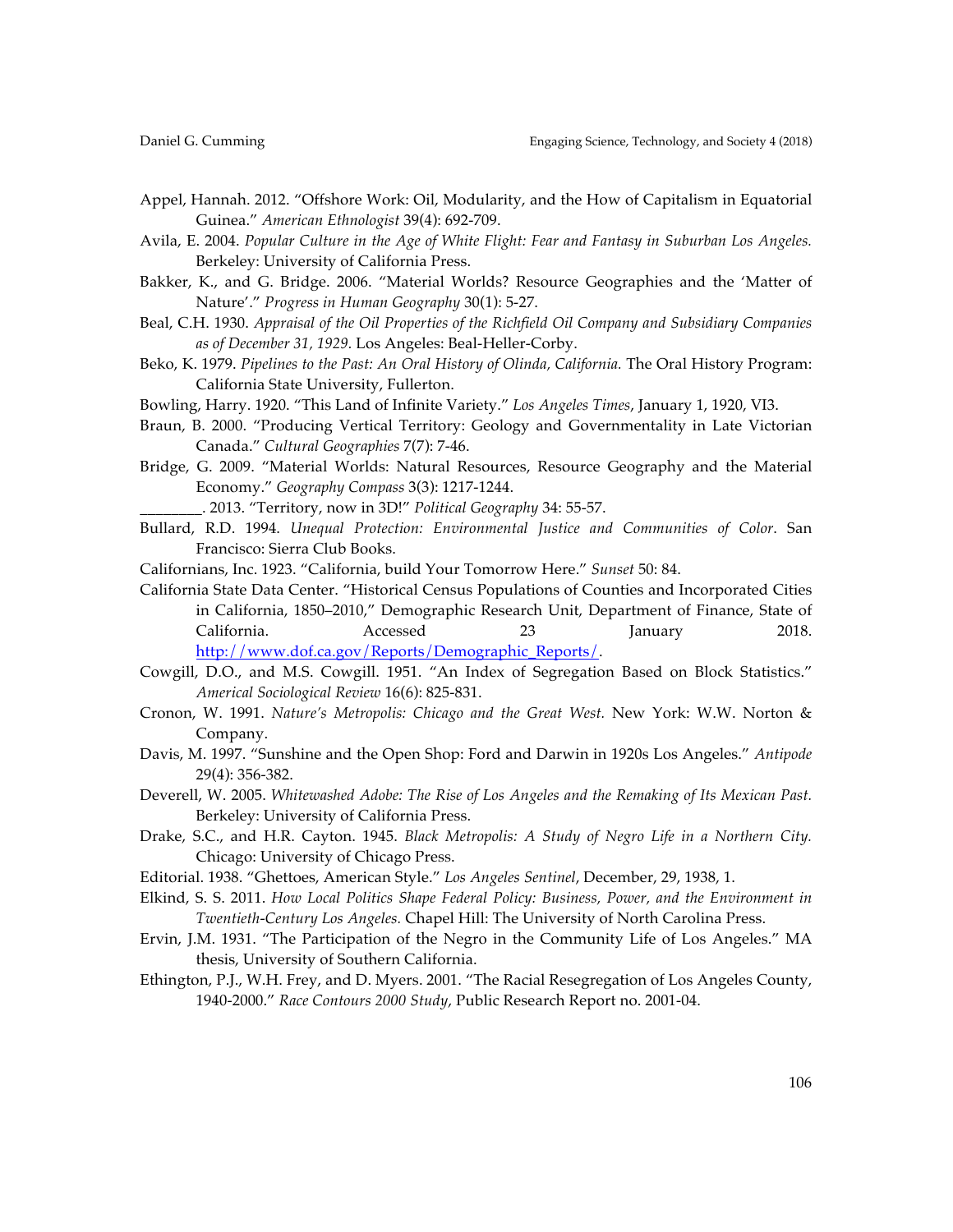- Faulk, R.O. 1977. "Benzene Litigation: Duties, Defenses and Strategies." In *Toxic Docs: Version 1.0*, edited by M. Chowkwanyun, J.A. Farrill, G. Markowitz, and D. Rosner. New York: Columbia University and City University of New York. Accessed 2 February 2018. http://www.toxicdocs.org.
- Federal Housing Administration. 1936. *Underwriting Manual: Underwriting and Valuation Procedure Under Title II of the National Housing Act.* Washington, DC: U.S. Government Printing Offices.
	- \_\_\_\_\_\_\_\_. 1937. *Map of a portion of Los Angeles and Orange Counties, California, showing location of producing oil fields in the Los Angeles Basin as of October 20, 1937.* Washington: Federal Housing Administration, Division of Economics & Statistics. Accessed 23 January 2018. http://digital2.library.ucla.edu/viewItem.do?ark=21198/zz002c1bm7.
- Ferry, E. and M.E. Limbert. 2008. "Introduction." In *Timely Assets: The Politics of Resources and Their Temporalities*, edited by E. Ferry and M.E. Limbert, 3-24. Santa Fe: School for Advanced Research Press.
- Flamming, D. 2006. *Bound for Freedom: Black Los Angeles in Jim Crow America.* Berkeley: University of California Press.
- Freund, D.M.P. 2007. *Colored Property: State Policy and White Racial Politics in Suburban America*. Chicago: University of Chicago Press.
- Gardner, Bradford. "Our Gay Black Way: Central Avenue." *Los Angeles Times*, June 18, 1933, H4.
- Gotham, K.F. 2002. *Race, Real Estate, and Uneven Development: The Kansas City Experience, 1900- 2010.* Albany: State University of New York Press.
- Greer, J. 2013. "The Home Owners' Loan Corporation and the Development of the Residential Security Maps." *Journal of Urban History* 39(2): 275-296.
- Gregory, J.N. 2006. *The Southern Diaspora: How the Great Migrations of Black and White Southerners Transformed America.* Chapel Hill: The University of North Carolina Press.
- Gutierrez, D.G. 1995. *Walls and Mirrors: Mexican Americans, Mexican Immigrants, and the Politics of Ethnicity.* Berkeley and Los Angeles: University of California Press.
- Highsmith, A.R. 2015. *Demolition Means Progress: Flint, Michigan, and the Fate of the American Metropolis.* Chicago: University of Chicago Press.
- Hillier, A.E. 2005. "Residential Security Maps and Neighborhood Appraisals: The Home Owners' Loan Corporation and the Case of Philadelphia." *Social Science History* 29(2): 207-233.
- Hine, C.H. 1950. "Certain Problems of Environmental Cancer in the Petroleum Industry." In *Toxic Docs: Version 1.0*, edited by M. Chowkwanyun, J.A. Farrill, G. Markowitz, and D. Rosner. New York: Columbia University and City University of New York. Accessed 2 February 2018. http://www.toxicdocs.org.
- Hirsch, A.R. 2000. "Containment on the Home Front: Race and Federal Housing Policy from the New Deal to the Cold War." *Journal of Urban History* 26(2): 158-189.
- Hise, G. 2001. "Nature's Workshop: Industry and Urban Expansion in Southern California, 1900- 1950." *Journal of Historical Geography* 27(2): 74-92.
- Hughes, T.P. 2004. *Human-Built World: How to Think About Technology and Culture.* Chicago: University of Chicago Press.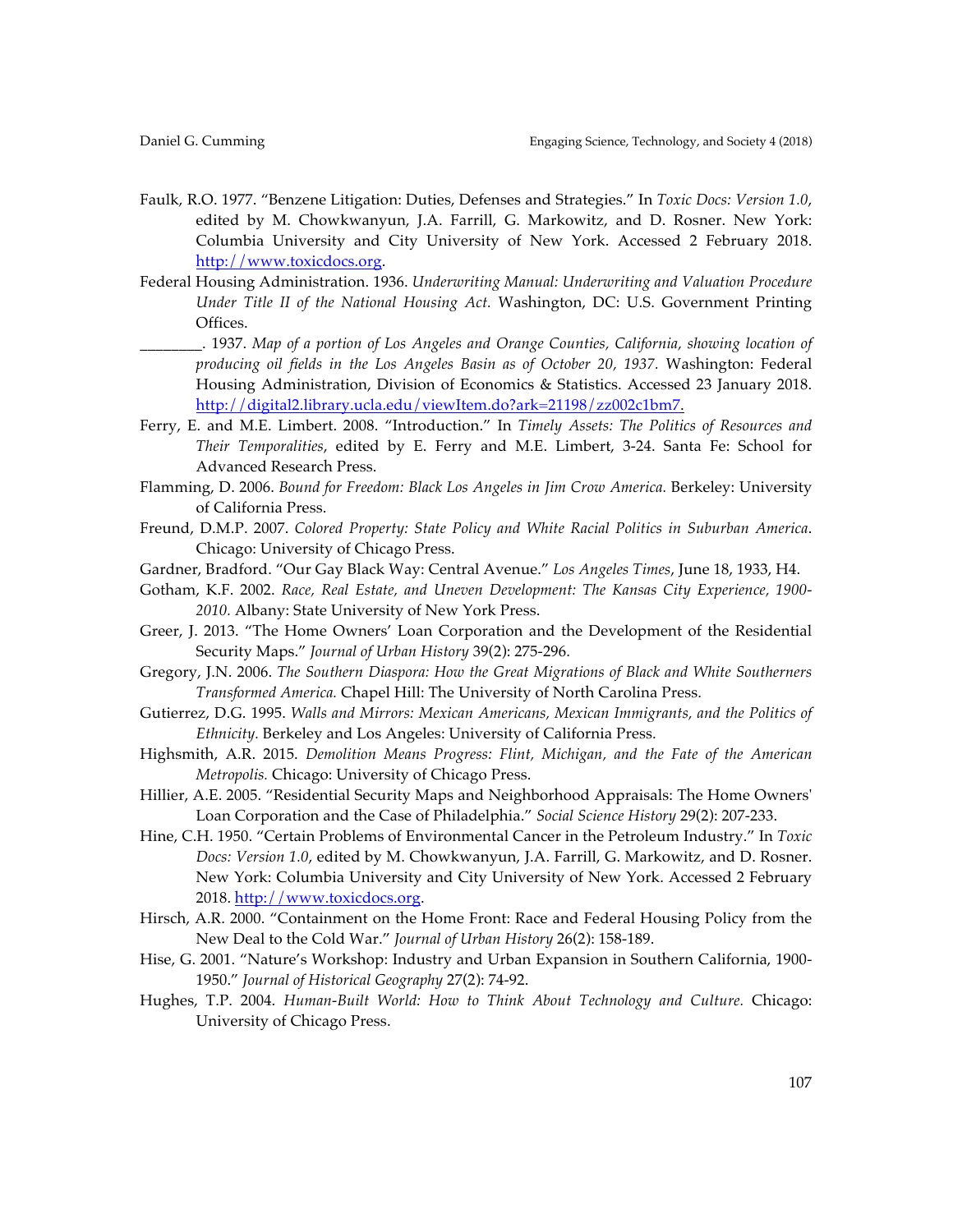- Jackson, K.T. 1985. *Crabgrass Frontier: The Suburbanization of the United States*. Oxford: Oxford University Press.
- Klingle, M. 2007. *Emerald City: An Environmental History of Seattle.* New Haven: Yale University Press.
- Kruse, K.M., and T.J. Sugrue. 2006. *The New Suburban History.* Chicago: University of Chicago Press.
- Kurashige, S. 2008. *The Shifting Grounds of Race: Black and Japanese Americans in the Making of Multiethnic Los Angeles.* Princeton: Princeton University Press.
- Lerman, N.E. 2010. "Categories of Difference, Categories of Power: Bringing Gender and Race to the History of Technology." *Technology and Culture* 51(4): 893-918.
- Liberty Hill Foundation. 2015. "Drilling Down: The Community Consequences of Expanded Oil Development in Los Angeles." Accessed 23 January 2018. https://www.libertyhill.org/sites/libertyhillfoundation/files/Drilling%20Down%20Re port%20-%20Full.pdf.
- Lipsitz, G. 1998. *The Possessive Investment in Whiteness: How White People Profit from Identity Politics.* Philadelphia: Temple University Press.

Loewen, J. 2005. *Sundown Towns: A Hidden Dimension of American Racism.* New York: Touchstone. *Los Angeles Times*. 1930. "When Wilshire Struck Oil." January 13, 1930, 15.

- \_\_\_\_\_\_\_\_. 1930. "New Questions Will Be Asked." April 20, 1930, D4.
- \_\_\_\_\_\_\_\_. 1930. "World's Agricultural 'White Spot' Here." November 16, 1930, A1.
- \_\_\_\_\_\_\_\_. 1930. "Production Totals Reveal Los Angeles County as Bonanza Land." November 17, 1930, A2.
	- \_\_\_\_\_\_\_\_. 1932. "'Tell Truth or Stop Selling' Decree Issued." November 13, 1932, 17.
- Marciano, R., D. Goldberg, and C. Hou. "T-RACES: A Testbed for the Redlining Archives of California's Exclusionary Spaces." Accessed 23 January 2018. http://salt.umd.edu/T-RACES.
- Marx, L. 2010. "Technology: The Emergence of a Hazardous Concept." *Technology and Culture* 51(3): 561-577.
- Massey, D.S., and N.A. Denton. 1993. *American Apartheid: Segregation and the Making of the Underclass.* Cambridge, Mass: Harvard University Press.
- Mills, C.W. 1997. *The Racial Contract.* New York: Cornell University Press.
- Natural Resources Defense Council. 2014. "Drilling in California: Who's At Risk?" Accessed 23 January 2018. https://www.nrdc.org/sites/default/files/california-fracking-risksreport.pdf.
- Needham, A. 2014. *Power Lines: Phoenix and the Making of the Modern Southwest.* Princeton: Princeton University Press.
- Nelson, R.K., L. Winling, R. Marciano, and N.D.B Connolly. 2016. "Mapping Inequality," in *American Panorama*, edited by R.K. Nelson and E.L. Ayers. Accessed 23 January 2018. https://dsl.richmond.edu/panorama/redlining/#loc=11/33.8402/118.2496&opacity=0.8 &sort=308,316,318&text=about&city=los-angeles-ca.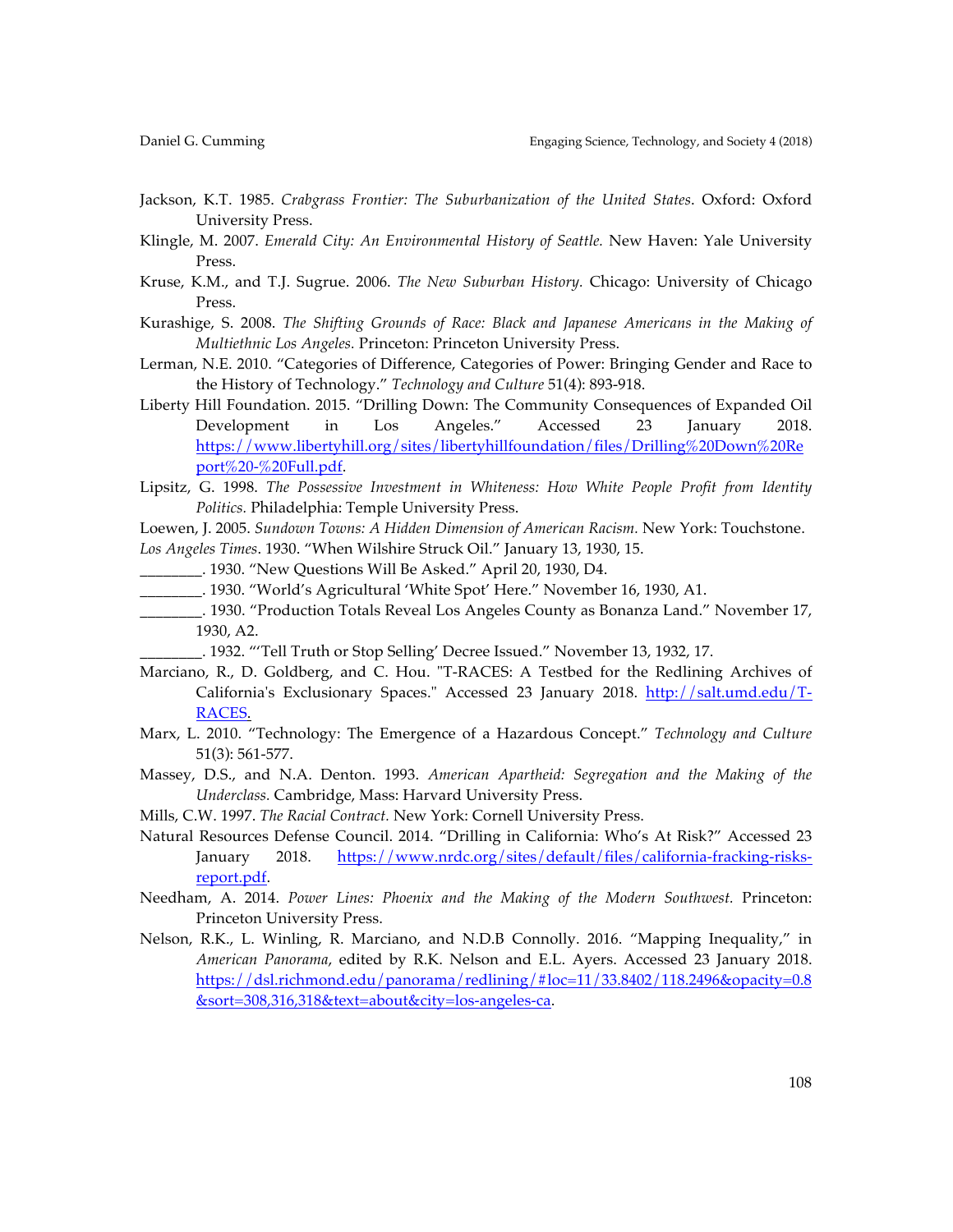- Nicolaides, B. 2002. *My Blue Heaven: Life and Politics in the Working-Class Suburbs of Los Angeles, 1920-1965.* Chicago: University of Chicago Press.
- Nixon, R. 2011. *Slow Violence and the Environmentalism of the Poor.* Cambridge, Mass.: Harvard University Press.
- Pulido, L. 2000. "Rethinking Environmental Racism: White Privilege and Urban Development in Southern California." *Annals of the Association of American Geographers* 90(1): 12-40.
- Quam-Wickham, N. 2001. "'Another World': Work, Home, and Autonomy in Blue-Collar Suburbs." In *Metropolis in the Making: Los Angeles in the 1920s*, edited by T. Sitton and W. Deverell. 166-202. Berkeley: University of California Press.
- Richardson, T. and G. Weszkalnys. 2014. "Resource Materialities." *Anthropological Quarterly* 87(1): 5-30.
- Robinson, C. 1983. *Black Marxism: The Making of the Black Radical Tradition.* London: Zed Press.
- Rolston, J.S. 2013. "The Politics of Pits and the Materiality of Mine Labor: Making Natural Resources in the American West." *American Anthropologist* 115(4): 582-594.
- Sabin, P. 2005. *Crude Politics: The California Oil Market, 1900-1940.* Berkeley: University of California Press.
- Sanchez, G.J. 1993. *Becoming Mexican American: Ethnicity, Culture and Identity in Chicano Los Angeles, 1900-1945.* New York: Oxford University Press.
- Schmitt, R.J., J.E. Dugan, and M.R. Adamson. 2003. *Industrial Activity and Its Socioeconomic Impacts: Oil and Three Coastal California Counties*. Coastal Research Center, Marine Science Institute, University of California, Santa Barbara.
- Sinclair, U. 1934. *I, Governor of California and How I Ended Poverty, A True Story of the Future.* Los Angeles: End Poverty League.
- Soley, M.H. 1943. "Report to Shell Development Company on Benzenes, Nitrobenzenes, Anilines and Xylidines (Their Toxic Effects and Suggested Safeguards in Manufacturing Processes), September 7, 1943." In *Toxic Docs: Version 1.0*, edited by M. Chowkwanyun, J.A. Farrill, G. Markowitz, and D. Rosner. New York: Columbia University and City University of New York. Accessed 2 February 2018. http://www.toxicdocs.org.
- STAND—L.A. 2013. "STAND—LA." Accessed 23 January 2018. http://www.stand.la/.
- Sugrue, T. 1996. *Origins of the Urban Crisis: Race and Inequality in Postwar Detroit.* Princeton: Princeton University Press.
- Tygiel, J. 1997. "Forward." In *Oil! A Novel,* by U. Sinclair. Berkeley: University of California Press.
- U.S. Energy Information Administration. "U.S. Crude Oil First Purchase Price." Petroleum and Other Liquids, U.S. Department of Energy. Accessed 23 January 2018. https://www.eia.gov/dnav/pet/hist/LeafHandler.ashx?n=pet&s=f000000\_\_3&f=a.
- Viehe, F. W. 1981. "Black Gold Suburbs: The Influence of the Extractive Industry on the Suburbanization of Los Angeles, 1890-1930." *Journal of Urban History* 8(1): 3-26.
- Weszkalnys, G. 2014. "Anticipating Oil: The Temporal Politics of a Disaster Yet to Come." *The Sociological Review* 62(1): 211–35.
- \_\_\_\_\_\_\_. 2015. "Geology, Potentiality, Speculation: On the Indeterminacy of First Oil." *Cultural Anthropology* 30(4): 611–39.